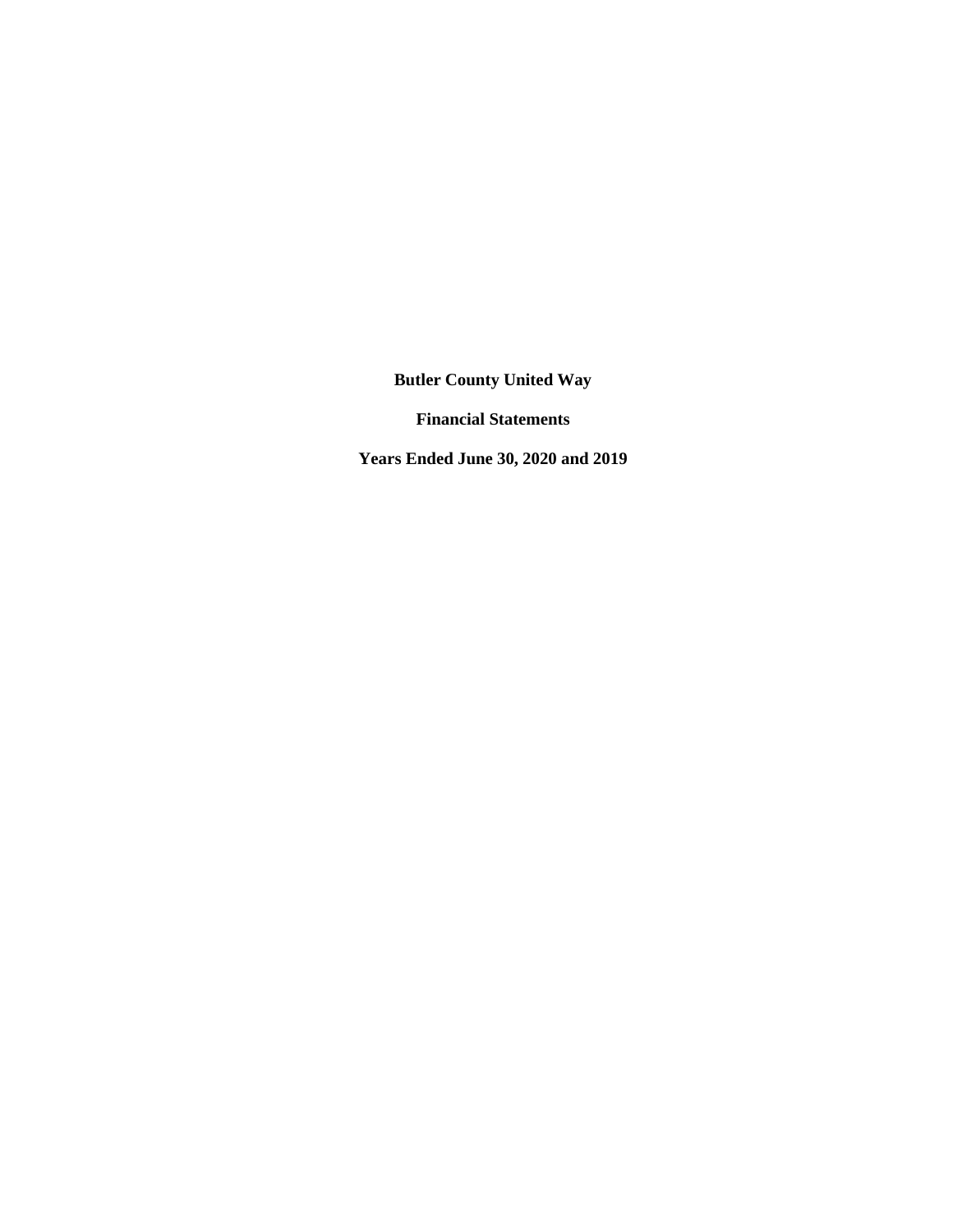# **Butler County United Way Table of Contents Years Ended June 30, 2020 and 2019**

|                             | $1 - 2$  |
|-----------------------------|----------|
| <b>Financial Statements</b> |          |
|                             |          |
|                             | 4 - 5    |
|                             | $6 - 7$  |
|                             | 8        |
|                             | $9 - 19$ |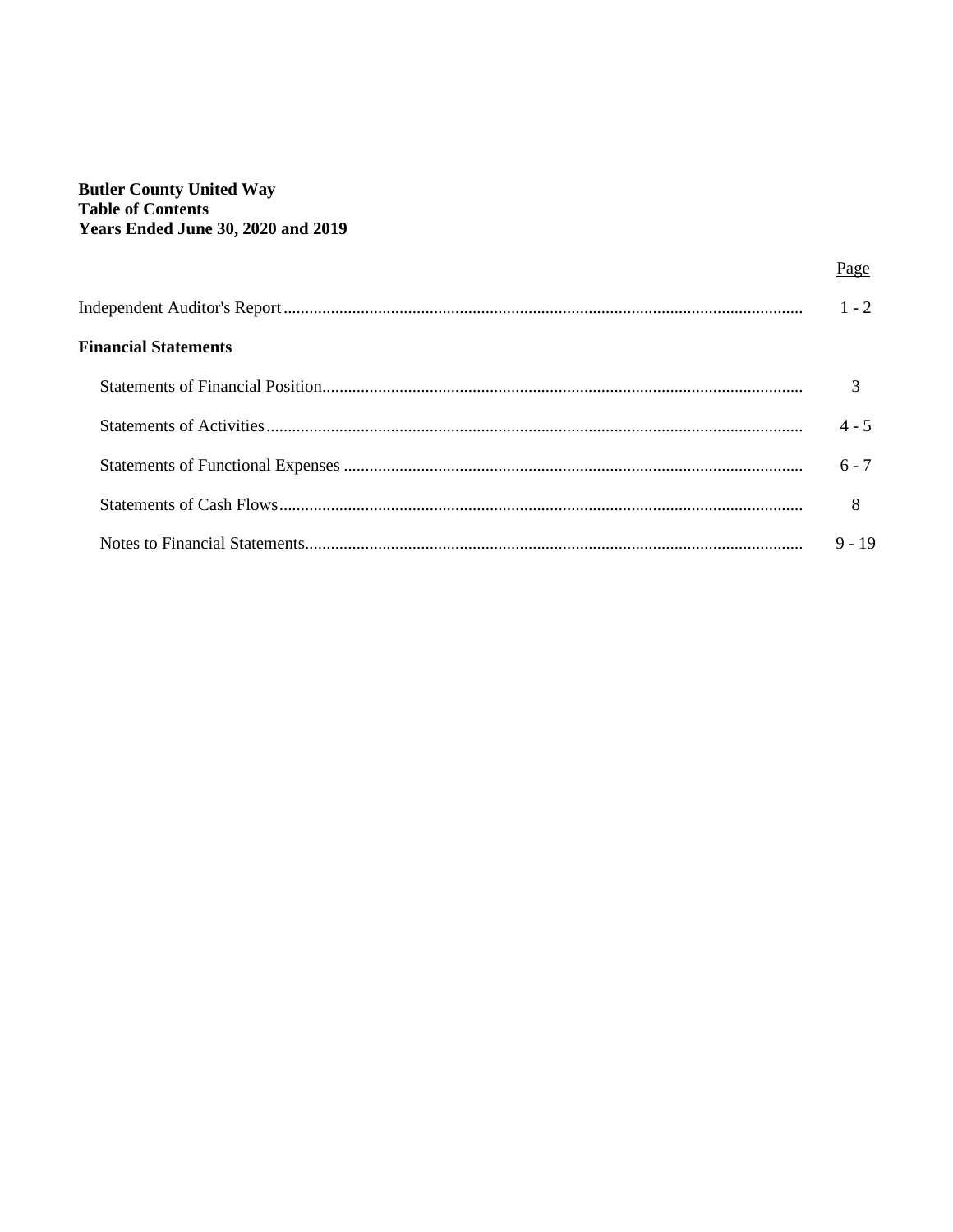

#### **Independent Auditor's Report**

To the Board of Trustees Butler County United Way

#### **Report on the Financial Statements**

We have audited the accompanying financial statements of Butler County United Way (the "Organization"), which comprise the statements of financial position as of June 30, 2020 and 2019, and the related statements of activities, functional expenses and cash flows for the years then ended, and the related notes to the financial statements.

#### **Management's Responsibility for the Financial Statements**

Management is responsible for the preparation and fair presentation of these financial statements in accordance with accounting principles generally accepted in the United States of America; this includes the design, implementation, and maintenance of internal control relevant to the preparation and fair presentation of financial statements that are free from material misstatement, whether due to fraud or error.

#### **Auditor's Responsibility**

Our responsibility is to express an opinion on these financial statements based on our audits. We conducted our audits in accordance with auditing standards generally accepted in the United States of America. Those standards require that we plan and perform the audit to obtain reasonable assurance about whether the financial statements are free from material misstatement.

An audit involves performing procedures to obtain audit evidence about the amounts and disclosures in the financial statements. The procedures selected depend on the auditor's judgment, including the assessment of the risks of material misstatement of the financial statements, whether due to fraud or error. In making those risk assessments, the auditor considers internal control relevant to the entity's preparation and fair presentation of the financial statements in order to design audit procedures that are appropriate in the circumstances, but not for the purpose of expressing an opinion on the effectiveness of the entity's internal control. Accordingly, we express no such opinion. An audit also includes evaluating the appropriateness of accounting policies used and the reasonableness of significant accounting estimates made by management, as well as evaluating the overall presentation of the financial statements.

We believe that the audit evidence we have obtained is sufficient and appropriate to provide a basis for our audit opinion.

MCM CPAs & Advisors LLP

P 513.579.1717 F 513,768,6780 201 East Fifth Street | Suite 2100 Cincinnati, OH 45202 www.mcmcpa.com 888.587.1719

A Member of PrimeGlobal - An Association of Independent Accounting Firms

Ohio **Kentucky Indiana**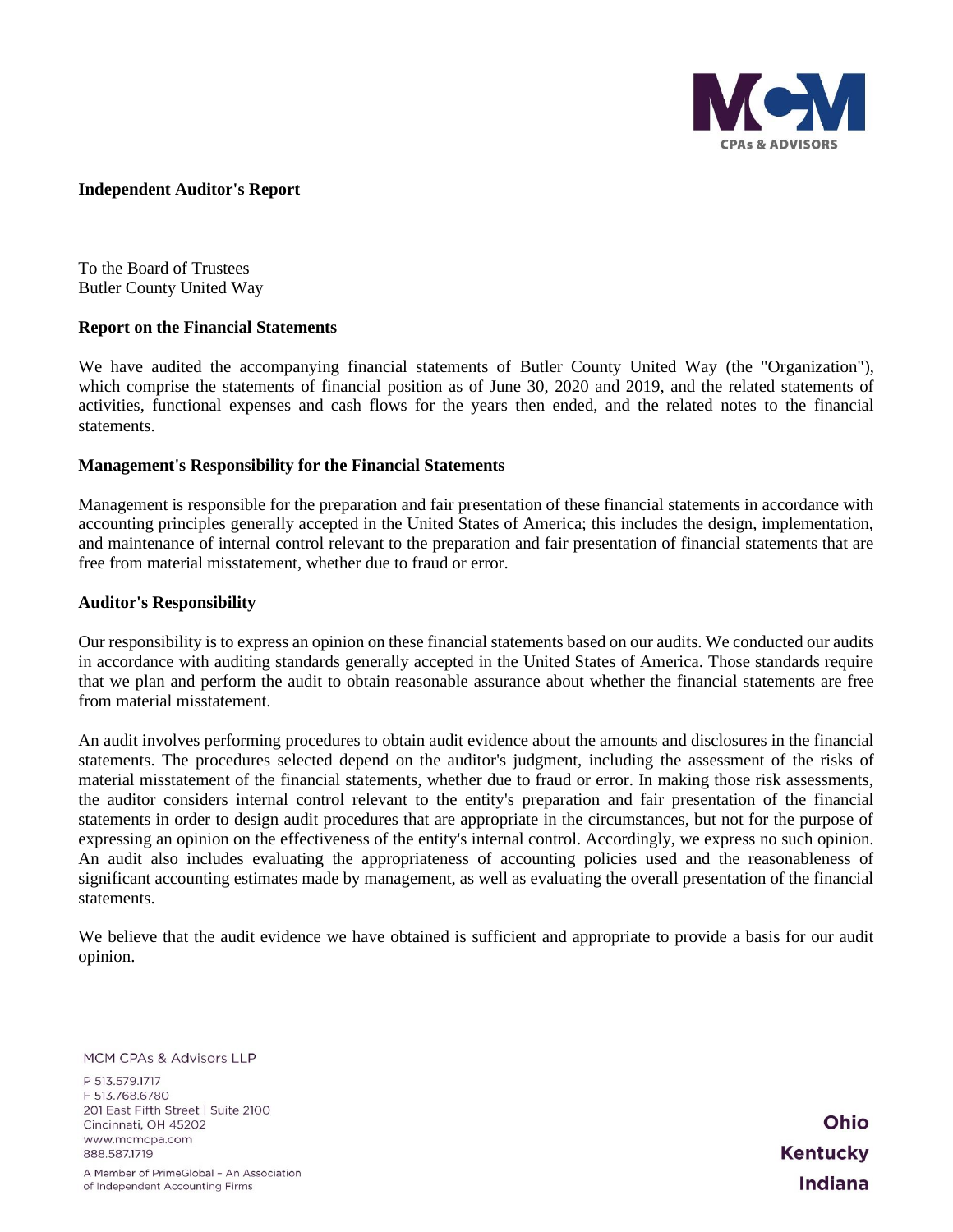## **Independent Auditor's Report (Continued)**

## **Opinion**

In our opinion, the financial statements referred to above present fairly, in all material respects, the financial position of Butler County United Way as of June 30, 2020 and 2019, and the changes in its net assets and its cash flows for the years then ended, in accordance with accounting principles generally accepted in the United States of America.

MCM CPAS & ADVISORS UP

Cincinnati, Ohio November 19, 2020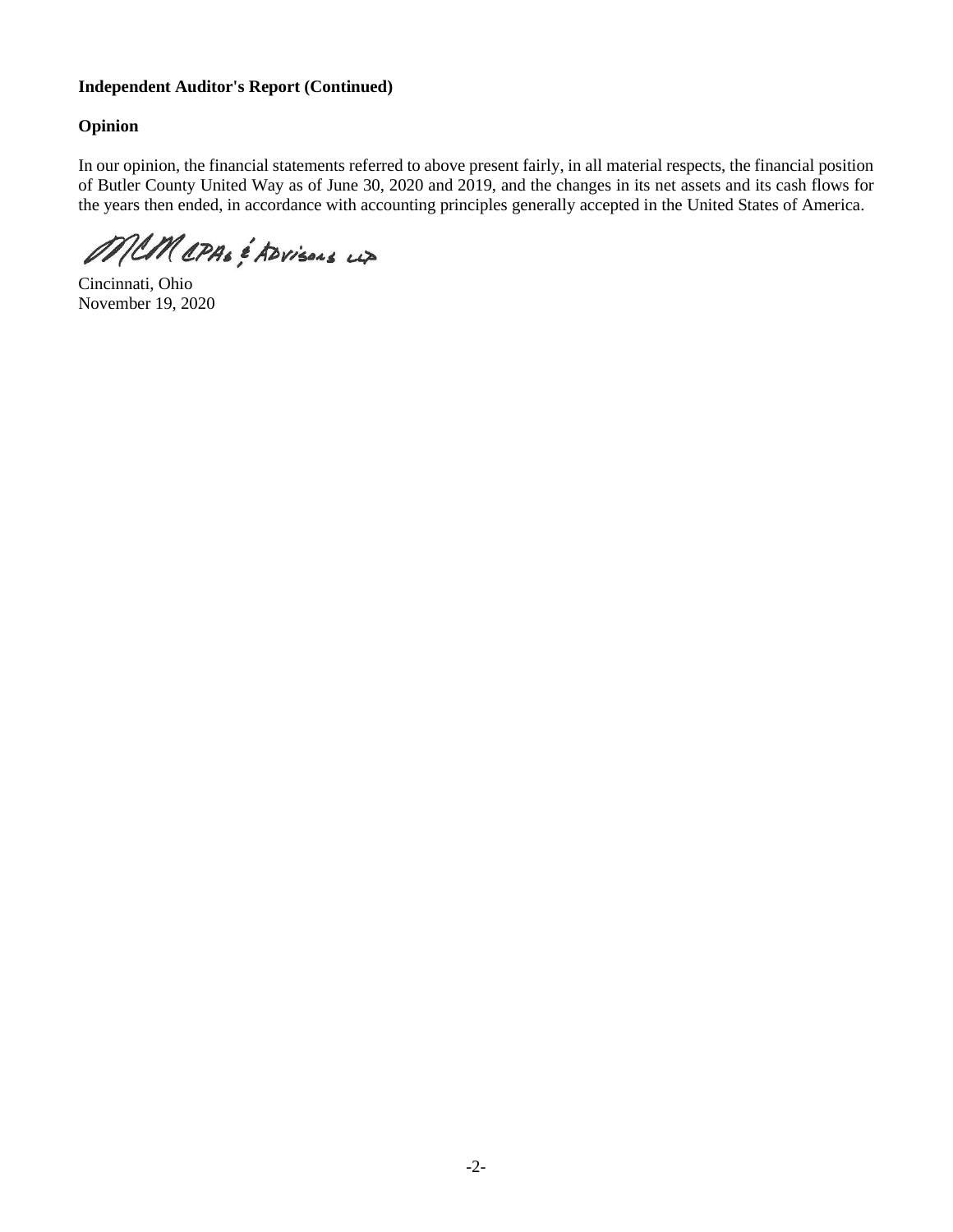# **Butler County United Way Statements of Financial Position June 30, 2020 and 2019**

|                                                        | 2020            |                |  |
|--------------------------------------------------------|-----------------|----------------|--|
| <b>Assets</b>                                          |                 |                |  |
| <b>Current</b> assets                                  |                 |                |  |
| Cash and cash equivalents                              | \$<br>252,624   | \$<br>241,242  |  |
| Pledges receivable, net                                | 691,157         | 741,973        |  |
| Total current assets                                   | 943,781         | 983,215        |  |
| Property and equipment, net                            | 13,677          | 17,204         |  |
| Noncurrent assets                                      |                 |                |  |
| Investments, at fair value                             | 379,268         | 323,686        |  |
| Beneficial interest in assets held by others           | 100,634         | 107,972        |  |
| Restricted cash-fiscal agent                           | 62,355          |                |  |
| Board designated investments                           | 213,610         | 209,810        |  |
| Total noncurrent assets                                | 755,867         | 641,468        |  |
| <b>Total assets</b>                                    | 1,713,325<br>\$ | 1,641,887      |  |
| <b>Liabilities and net assets</b>                      |                 |                |  |
| <b>Current liabilities</b>                             |                 |                |  |
| Current portion of long-term debt                      | \$<br>27,540    | \$             |  |
| Accounts payable                                       | 19,507          | 12,449         |  |
| Allocations and designations payable                   | 837,901         | 902,708        |  |
| Designations payable to other United Way organizations | 49,353          | 47,436         |  |
| Total current liabilities                              | 934,301         | 962,593        |  |
| Due to others - fiscal agent                           | 62,355          |                |  |
| Long-term debt                                         | 43,255          |                |  |
| Total long-term liabilities                            | 105,610         |                |  |
| Net assets                                             |                 |                |  |
| Board designated - required operating reserve          | 213,610         | 209,810        |  |
| Undesignated                                           | 399,054         | 406,259        |  |
| Total without donor restrictions                       | 612,664         | 616,069        |  |
| With donor restrictions                                | 60,750          | 63,225         |  |
| Total net assets                                       | 673,414         | 679,294        |  |
| Total liabilities and net assets                       | 1,713,325<br>\$ | 1,641,887<br>P |  |

See accompanying notes.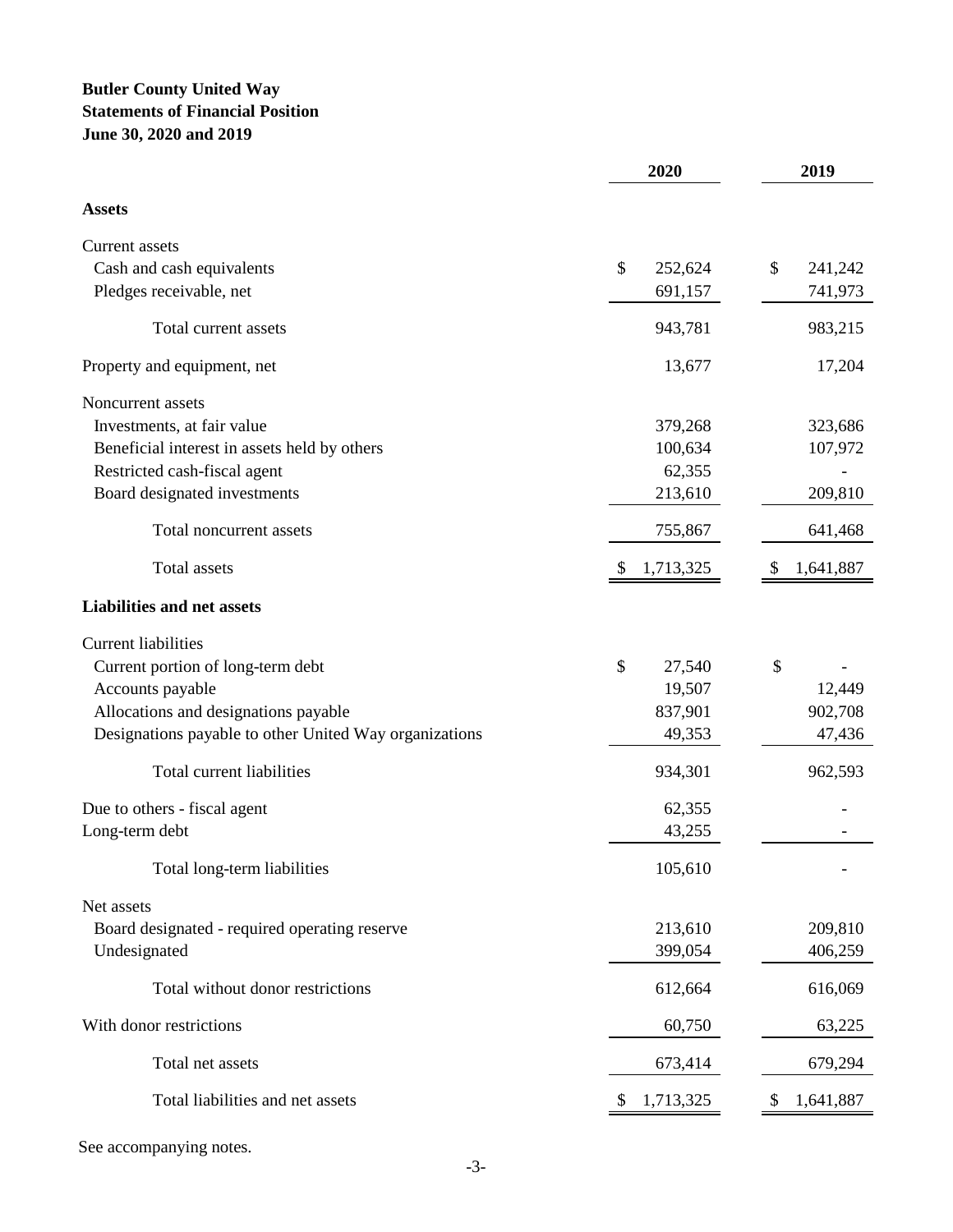# **Butler County United Way Statement of Activities Year Ended June 30, 2020**

|                                        | Without donor<br>restrictions | With donor<br>restrictions | Total           |
|----------------------------------------|-------------------------------|----------------------------|-----------------|
| Public support                         |                               |                            |                 |
| Gross campaign results                 | \$<br>1,630,187               | 10,750<br>\$               | 1,640,937<br>\$ |
| Less donor designations                | 353,593                       |                            | 353,593         |
| Less provision for uncollectible       |                               |                            |                 |
| pledges receivable                     | 140,000                       |                            | 140,000         |
| Net campaign revenue                   | 1,136,594                     | 10,750                     | 1,147,344       |
| Other revenue                          |                               |                            |                 |
| Net realized and unrealized loss       |                               |                            |                 |
| on investments                         | (3,668)                       |                            | (3,668)         |
| Interest and dividends                 | 11,752                        |                            | 11,752          |
| Change in fair value of beneficial     |                               |                            |                 |
| interest in assets held by others      | 162                           |                            | 162             |
| Other revenue                          | 5,089                         |                            | 5,089           |
| Grant revenues                         | 7,500                         |                            | 7,500           |
| Special events, net                    | (96)                          |                            | (96)            |
| In-kind donations                      | 511,649                       |                            | 511,649         |
| Total other revenue                    | 532,388                       |                            | 532,388         |
| Net assets released from restrictions  | 13,225                        | (13,225)                   |                 |
| Total public support and other revenue | 1,682,207                     | (2, 475)                   | 1,679,732       |
| <b>Expenses</b>                        |                               |                            |                 |
| Program services                       | 1,366,677                     |                            | 1,366,677       |
| Supporting services                    |                               |                            |                 |
| Management and general                 | 72,588                        |                            | 72,588          |
| Resource development                   | 232.301                       |                            | 232.301         |
| United Way Worldwide dues              | 14,046                        |                            | 14,046          |
| Total supporting services              | 318,935                       |                            | 318,935         |
| Total expenses                         | 1,685,612                     |                            | 1,685,612       |
| Change in net assets                   | (3,405)                       | (2, 475)                   | (5,880)         |
| Net assets, beginning of year          | 616,069                       | 63,225                     | 679,294         |
| Net assets, end of year                | 612,664<br><sup>2</sup>       | 60,750<br>\$               | 673,414         |
|                                        |                               |                            |                 |

See accompanying notes.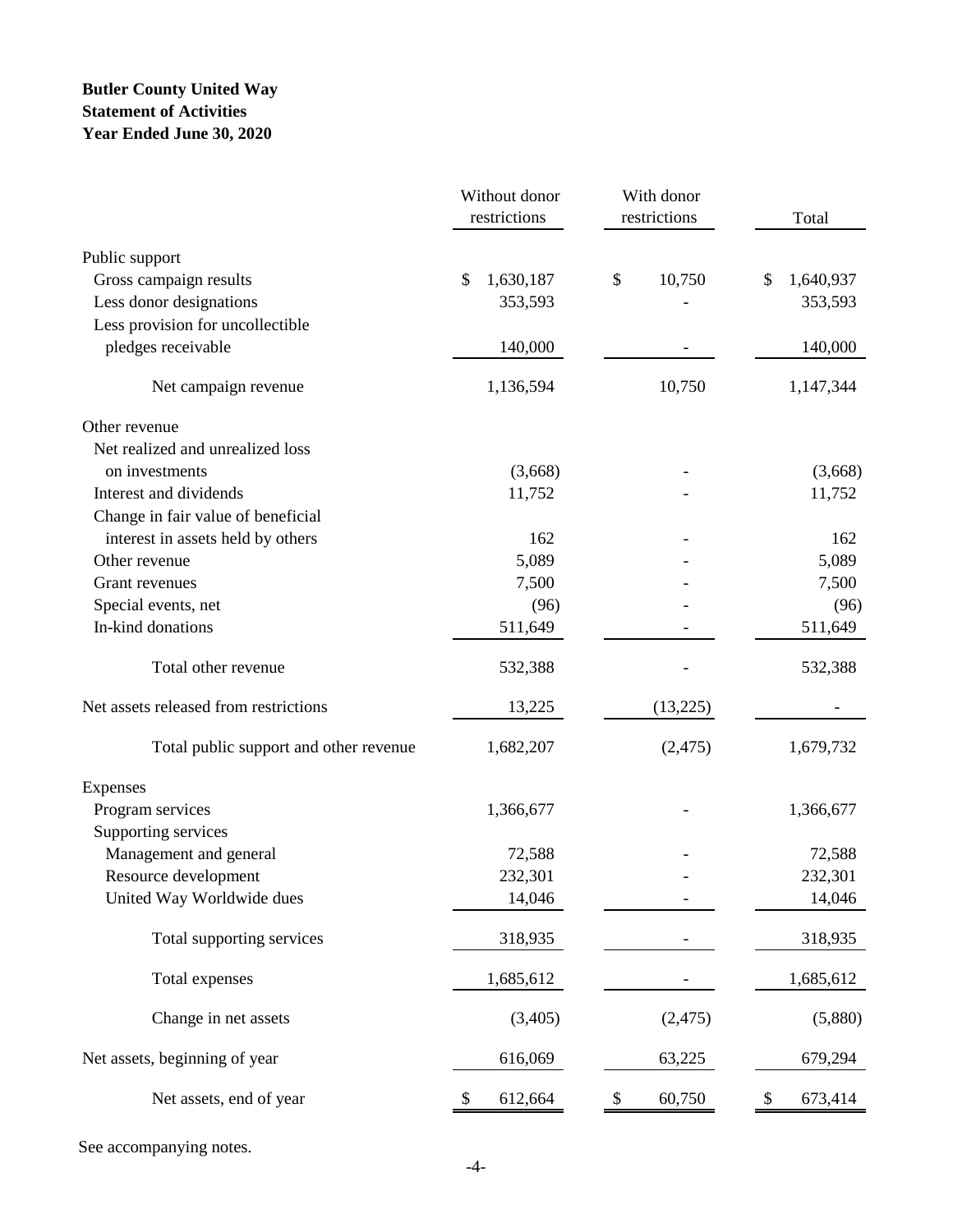# **Butler County United Way Statement of Activities Year Ended June 30, 2019**

|                                        | Without donor<br>restrictions | With donor<br>restrictions | Total           |
|----------------------------------------|-------------------------------|----------------------------|-----------------|
| Public support                         |                               |                            |                 |
| Gross campaign results                 | \$<br>1,744,186               | \$<br>13,225               | \$<br>1,757,411 |
| Less donor designations                | 477,187                       |                            | 477,187         |
| Less provision for uncollectible       |                               |                            |                 |
| pledges receivable                     | 170,000                       |                            | 170,000         |
| Net campaign revenue                   | 1,096,999                     | 13,225                     | 1,110,224       |
| Other revenue                          |                               |                            |                 |
| Net realized and unrealized gain       |                               |                            |                 |
| on investments                         | 22,044                        |                            | 22,044          |
| Interest and dividends                 | 18,744                        |                            | 18,744          |
| Change in fair value of beneficial     |                               |                            |                 |
| interest in assets held by others      | 6,177                         |                            | 6,177           |
| Other revenue                          | 8,223                         |                            | 8,223           |
| Special events, net                    | (414)                         |                            | (414)           |
| In-kind donations                      | 153,869                       |                            | 153,869         |
| Total other revenue                    | 208,643                       |                            | 208,643         |
| Net assets released from restrictions  |                               |                            |                 |
| Total public support and other revenue | 1,305,642                     | 13,225                     | 1,318,867       |
| Expenses                               |                               |                            |                 |
| Program services                       | 1,038,708                     |                            | 1,038,708       |
| Supporting services                    |                               |                            |                 |
| Management and general                 | 84,899                        |                            | 84,899          |
| Resource development                   | 250,938                       |                            | 250,938         |
| United Way Worldwide dues              | 16,170                        |                            | 16,170          |
| Total supporting services              | 352,007                       |                            | 352,007         |
| Total expenses                         | 1,390,715                     |                            | 1,390,715       |
| Change in net assets                   | (85,073)                      | 13,225                     | (71, 848)       |
| Net assets, beginning of year          | 701,142                       | 50,000                     | 751,142         |
| Net assets, end of year                | 616,069<br>S                  | 63,225<br>S                | 679,294         |
|                                        |                               |                            |                 |

See accompanying notes.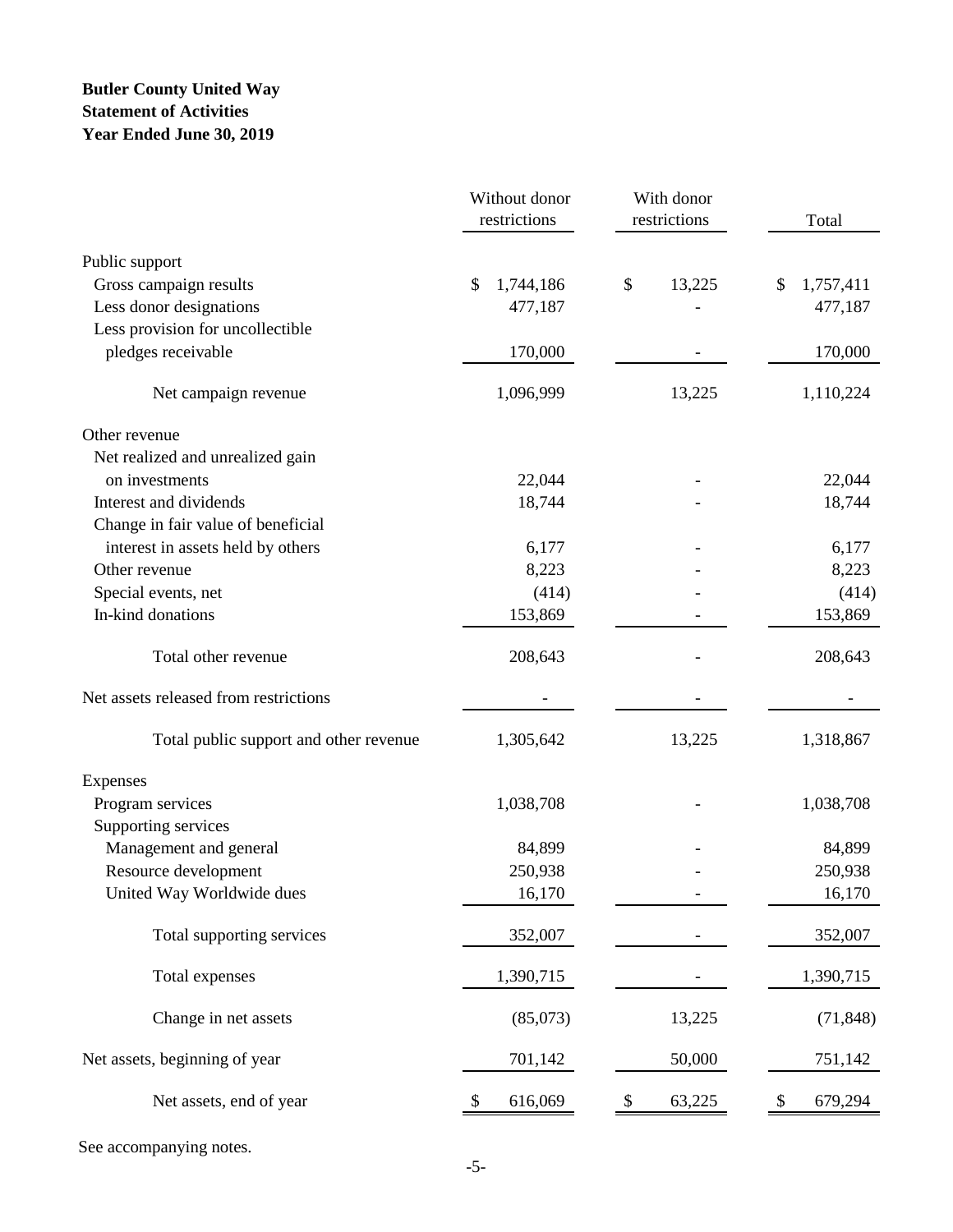#### **Butler County United Way Statement of Functional Expenses Year Ended June 30, 2020**

|                                           | Program services         |                          |                          |                         |                          |              |                          |                 |  |
|-------------------------------------------|--------------------------|--------------------------|--------------------------|-------------------------|--------------------------|--------------|--------------------------|-----------------|--|
|                                           |                          | Community                |                          | Resource<br>M anagement |                          |              |                          | Total           |  |
|                                           | Allocations              | impact                   | Total                    | and general             | development              | UWW dues     | Total                    | expenses        |  |
|                                           |                          |                          |                          |                         |                          |              |                          |                 |  |
| Compensation                              | $\mathcal{S}$            | 179,212<br>$\mathcal{S}$ | <sup>\$</sup><br>179,212 | \$<br>29,052            | $\mathbf{\$}$<br>128,891 | \$           | 157,943<br><sup>\$</sup> | \$<br>337,155   |  |
| Employer payroll taxes                    |                          | 13,849                   | 13,849                   | 2,831                   | 9,948                    |              | 12,779                   | 26,628          |  |
| Employee benefits                         |                          | 34,360                   | 34,360                   | 4,947                   | 22,960                   |              | 27,907                   | 62,267          |  |
| Total personnel expenses                  |                          | 227,421                  | 227,421                  | 36,830                  | 161,799                  |              | 198,629                  | 426,050         |  |
| Allocations to agencies                   | 573,594                  | $\overline{\phantom{a}}$ | 573,594                  | $\overline{a}$          |                          |              | $\overline{\phantom{0}}$ | 573,594         |  |
| Awards/incentives                         |                          | 1,270                    | 1,270                    | 604                     | 649                      |              | 1,253                    | 2,523           |  |
| <b>Bank</b> fees                          |                          |                          |                          | 3,587                   |                          |              | 3,587                    | 3,587           |  |
| Conference and meeting                    |                          | 938                      | 938                      | 417                     | 2,203                    |              | 2,620                    | 3,558           |  |
| Depreciation                              |                          | 1,552                    | 1,552                    | 529                     | 1,446                    |              | 1,975                    | 3,527           |  |
| Equipment maintenance and rental          |                          | 20,963                   | 20,963                   | 6,713                   | 15,125                   |              | 21,838                   | 42,801          |  |
| In-kind donations                         |                          | 489,249                  | 489,249                  | 7,080                   | 15,320                   |              | 22,400                   | 511,649         |  |
| Marketing/campaign expense                |                          | 8,380                    | 8,380                    | 1,904                   | 6,190                    |              | 8,094                    | 16,474          |  |
| Membership dues                           |                          | 1,503                    | 1,504                    | 593                     | 1,084                    | 14,046       | 15,723                   | 17,227          |  |
| Occupancy                                 |                          | 13,624                   | 13,624                   | 2,063                   | 10,436                   |              | 12,499                   | 26,123          |  |
| Postage                                   |                          | 1,164                    | 1,164                    | 167                     | 840                      |              | 1,007                    | 2,171           |  |
| Professional/consultant fees              |                          | 15,778                   | 15,778                   | 5,399                   | 11,453                   |              | 16,852                   | 32,630          |  |
| Special events                            |                          |                          |                          | 235                     |                          |              | 235                      | 235             |  |
| Supplies                                  |                          | 2,451                    | 2,451                    | 974                     | 1,837                    |              | 2,811                    | 5,262           |  |
| Telephone                                 |                          | 6,945                    | 6,945                    | 4,959                   | 3,839                    |              | 8,798                    | 15,743          |  |
| Travel                                    | $\overline{\phantom{a}}$ | 1,845                    | 1,845                    | 769                     | 80                       |              | 849                      | 2,694           |  |
| Total expenses before special events      | 573,594                  | 793,083                  | 1,366,677                | 72,823                  | 232,301                  | 14,046       | 319,170                  | 1,685,847       |  |
| Less: special events netted with revenues |                          |                          |                          | 235                     |                          |              | 235                      | 235             |  |
| Total expenses                            | 573,594<br>-S            | 793,083<br>\$.           | 1,366,677<br>\$          | 72,588<br>-S            | 232,301<br>-S            | 14,046<br>-S | 318,935<br>\$.           | 1,685,612<br>\$ |  |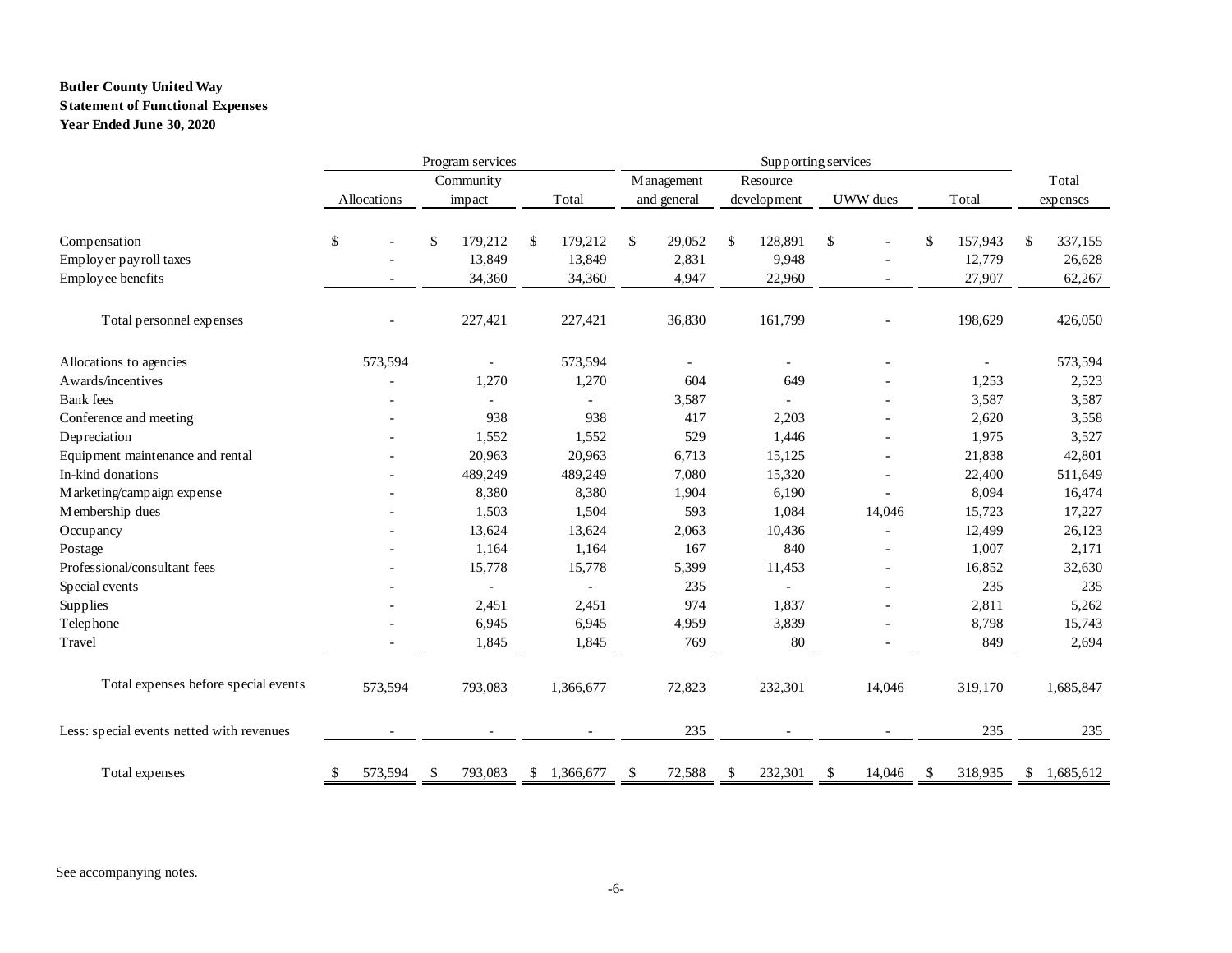#### **Butler County United Way Statement of Functional Expenses Year Ended June 30, 2019**

|                                           | Program services |                          |                 |                          |                          |                          |                          |               |
|-------------------------------------------|------------------|--------------------------|-----------------|--------------------------|--------------------------|--------------------------|--------------------------|---------------|
|                                           |                  | Community                |                 | M anagement              | Resource                 |                          |                          |               |
|                                           | Allocations      | impact                   | Total           | and general              | development              | UWW dues                 | Total                    | expenses      |
| Compensation                              | \$               | \$<br>182,539            | 182,539<br>\$   | \$<br>34,815             | 132,540<br>\$            | \$                       | 167,355<br>\$.           | 349,894<br>\$ |
| Employer payroll taxes                    |                  | 14,223                   | 14,223          | 2,254                    | 10,328                   |                          | 12,582                   | 26,805        |
| Employee benefits                         |                  | 34,389                   | 34,389          | 6,152                    | 23,533                   |                          | 29,685                   | 64,074        |
| Total personnel expenses                  |                  | 231,151                  | 231,151         | 43,221                   | 166,401                  |                          | 209,622                  | 440,773       |
| Allocations to agencies                   | 578,572          | $\overline{\phantom{a}}$ | 578,572         | $\overline{\phantom{a}}$ | $\overline{\phantom{a}}$ |                          | $\overline{\phantom{a}}$ | 578,572       |
| Awards/incentives                         |                  | 1,426                    | 1,426           | 2,415                    | 1,058                    |                          | 3,473                    | 4,899         |
| <b>Bank</b> fees                          |                  | $\blacksquare$           |                 | 6,147                    |                          |                          | 6,147                    | 6,147         |
| Conference and meeting                    |                  | 4,733                    | 4,733           | 1,156                    | 3,566                    |                          | 4,722                    | 9,455         |
| Depreciation                              |                  | 1,410                    | 1,410           | 478                      | 1,323                    |                          | 1,801                    | 3,211         |
| Equipment maintenance and rental          |                  | 20,366                   | 20,366          | 4,545                    | 15,359                   |                          | 19,904                   | 40,270        |
| In-kind donations                         |                  | 135,269                  | 135,269         | 3,160                    | 15,440                   |                          | 18,600                   | 153,869       |
| Marketing/campaign expense                |                  | 19,404                   | 19,404          | 4,670                    | 14,938                   |                          | 19,608                   | 39,012        |
| Membership dues                           |                  | 910                      | 910             | 388                      | 853                      | 16,170                   | 17,411                   | 18,321        |
| M iscellaneous                            |                  | 46                       | 46              |                          |                          |                          |                          | 46            |
| Occupancy                                 |                  | 14,349                   | 14,349          | 2,958                    | 10,911                   | $\overline{\phantom{a}}$ | 13,869                   | 28,218        |
| Postage                                   |                  | 956                      | 956             | 212                      | 716                      |                          | 928                      | 1,884         |
| Professional/consultant fees              |                  | 16,848                   | 16,848          | 8,087                    | 12,995                   |                          | 21,082                   | 37,930        |
| Special events                            |                  | $\overline{a}$           |                 | 13,899                   |                          |                          | 13,899                   | 13,899        |
| Supplies                                  |                  | 1,905                    | 1,905           | 873                      | 1,423                    |                          | 2,296                    | 4,201         |
| Telephone                                 |                  | 8,837                    | 8,837           | 5,165                    | 5,643                    |                          | 10,808                   | 19,645        |
| Travel                                    |                  | 2,526                    | 2,526           | 1,424                    | 312                      |                          | 1,736                    | 4,262         |
| Total expenses before special events      | 578,572          | 460,136                  | 1,038,708       | 98,798                   | 250,938                  | 16,170                   | 365,906                  | 1,404,614     |
| Less: special events netted with revenues |                  |                          |                 | 13,899                   |                          |                          | 13,899                   | 13,899        |
| Total expenses                            | 578,572<br>\$    | 460,136<br>\$            | 1,038,708<br>\$ | 84,899<br>\$             | 250,938<br>\$            | 16,170<br>\$             | 352,007<br>\$.           | \$1,390,715   |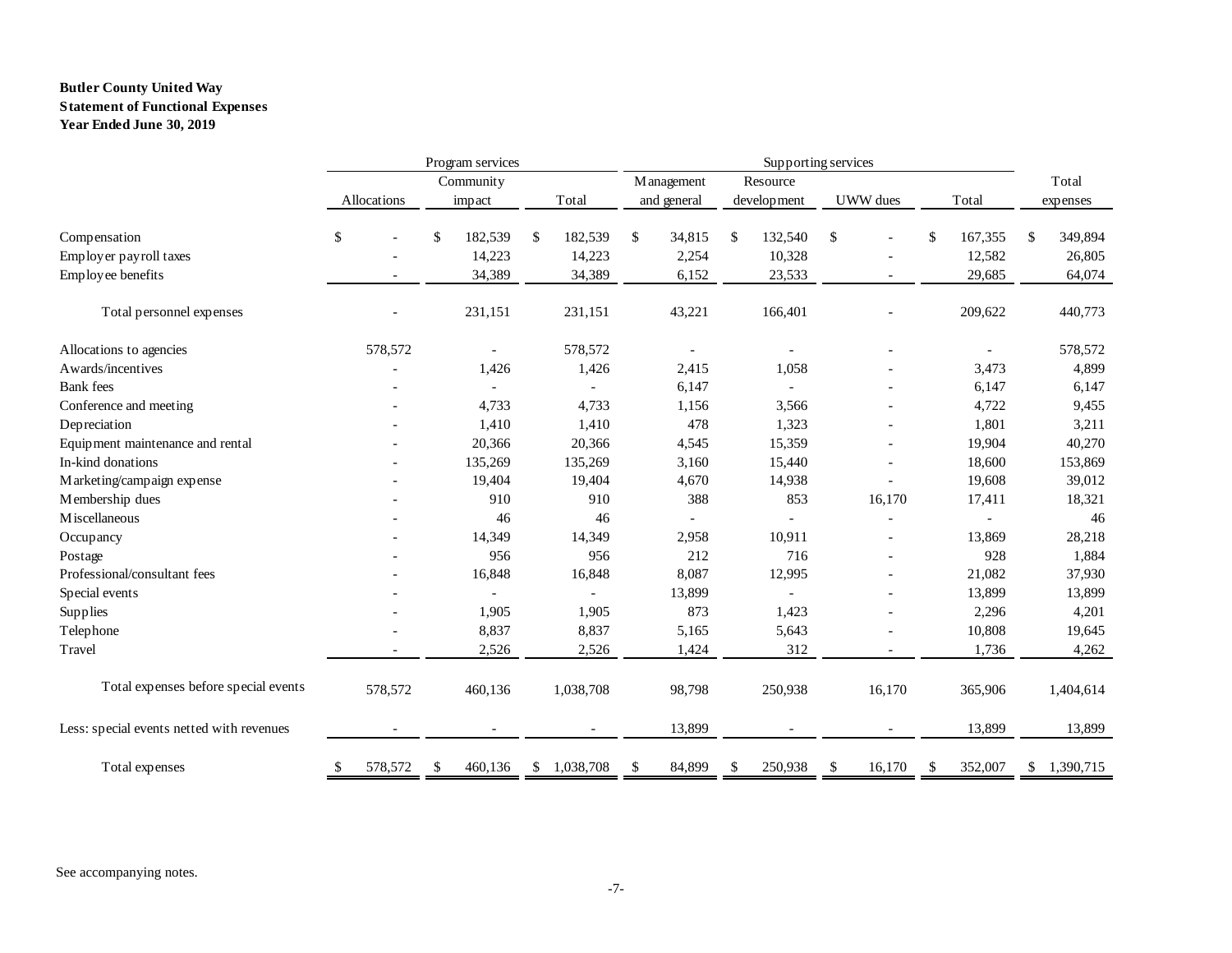# **Butler County United Way Statements of Cash Flows Years Ended June 30, 2020 and 2019**

|                                                                      | 2020                    | 2019            |
|----------------------------------------------------------------------|-------------------------|-----------------|
| Operating activities                                                 |                         |                 |
| Change in net assets                                                 | \$<br>(5,880)           | \$<br>(71, 848) |
| Adjustments to reconcile change in net assets to net                 |                         |                 |
| cash flows provided by (used in) provided by operating activities    |                         |                 |
| Depreciation                                                         | 3,527                   | 3,211           |
| Net realized and unrealized losses (gains) on investments            | 3,668                   | (22,044)        |
| Provision for uncollectible pledges and other receivables            | 140,000                 | 170,000         |
| Change in fair value of beneficial interest in assets held by others | (162)                   | (6,177)         |
| Changes in operating assets and liabilities, net of acquired entity  |                         |                 |
| Pledges receivable                                                   | (89, 184)               | (32,756)        |
| Accounts payable                                                     | 7,058                   | 63              |
| Allocations and designations payable                                 | (64, 807)               | (179, 444)      |
| Designations payable to other United Way organizations               | 1,917                   | 18,050          |
| Due to others - fiscal agent                                         | 62,355                  |                 |
| Net cash flows provided by (used in) operating activities            | 58,492                  | (120, 945)      |
| Investing activities                                                 |                         |                 |
| Purchase of investment securities                                    | (77, 118)               | (93, 423)       |
| Proceeds from sales of investments                                   | 21,568                  | 277,335         |
| Net cash flows provided by (used in) investing activities            | (55,550)                | 183,912         |
| Financing activities                                                 |                         |                 |
| Proceeds from debt (payroll protection program)                      | 70,795                  |                 |
| Net cash flows provided by financing activities                      | 70,795                  |                 |
| Net change in cash and cash equivalents                              | 73,737                  | 62,967          |
| Cash, cash equivalents and restricted cash, beginning of year        | 241,242                 | 178,275         |
| Cash, cash equivalents and restricted cash, end of year              | 314,979<br><sup>2</sup> | 241,242<br>S.   |
| Reconciliation of cash, cash equivalents and restricted cash         |                         |                 |
| Cash and cash equivalents                                            | \$<br>252,624           | \$<br>241,242   |
| Restricted cash-fiscal agent                                         | 62,355                  |                 |
| Cash, cash equivalents and restricted cash, end of year              | 314,979<br><sup>2</sup> | 241,242         |
| See accompanying notes.                                              |                         |                 |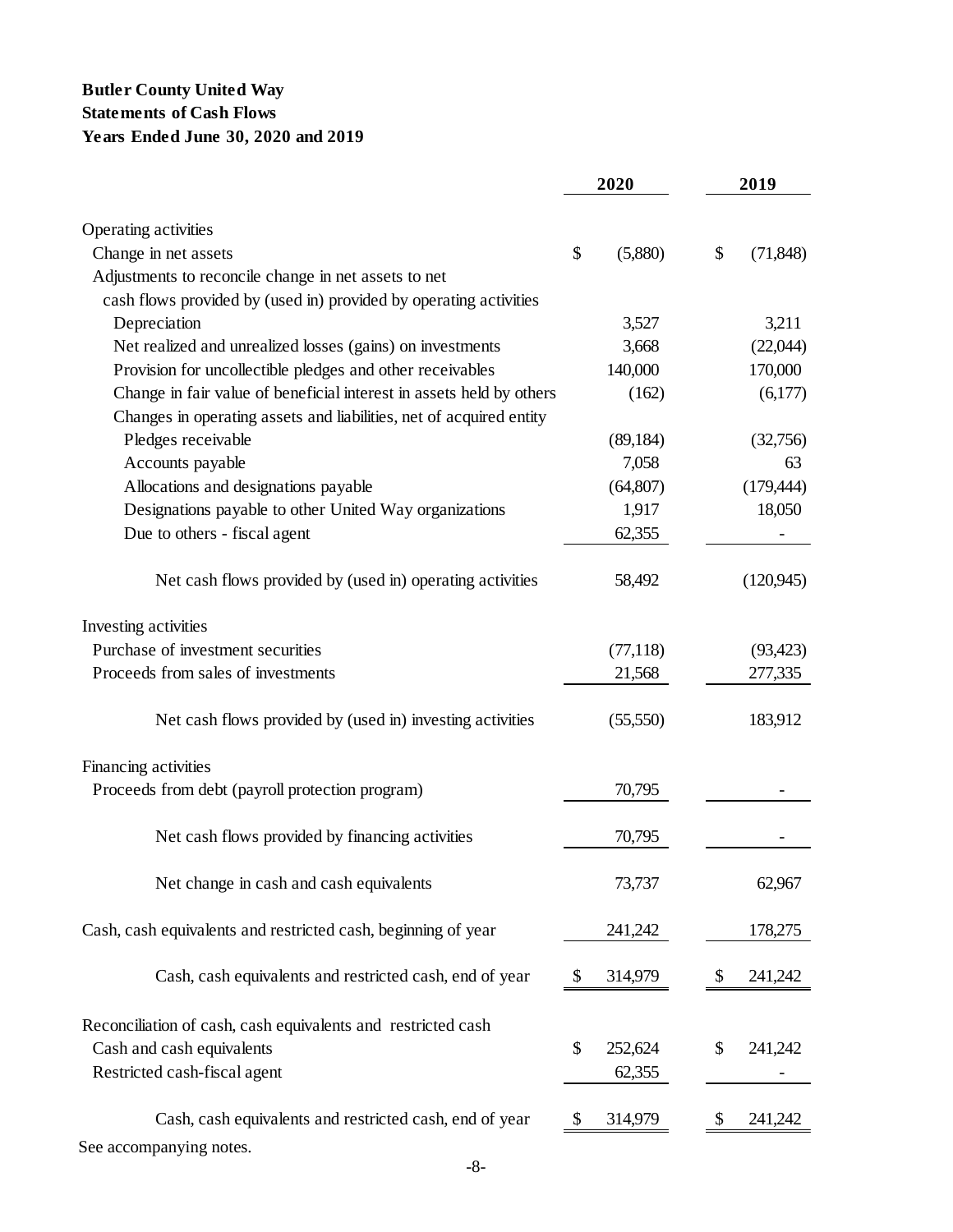## **Note A - Nature of Organization and Operations**

The Butler County United Way (the "Organization") is a nonprofit organization that generates resources from the Butler County community for the purpose of helping all individuals and families achieve their potential through education, income stability and healthy lives. The Organization, whose mission is to connect resources to important community needs, is a member in good standing with the United Way Worldwide and is governed by a local volunteer board of trustees.

The Organization leverages resources from multiple sources. Three distinct types of resources are leveraged. They are in the form of money, volunteer time/in-kind donations, and people's voice - advocacy. Resources are garnered primarily from local corporations, foundations, government entities, employees, community citizens, and special events. These secured resources are invested in local community needs through a network of providers. The selected network of providers delivers outcome-based services that are aligned with the United Way purpose. United Way's business is to connect and mobilize resources to improve lives.

## **Note B - Summary of Significant Accounting Policies**

- 1. Basis of Accounting: The financial statements of the Organization have been prepared on the accrual basis of accounting in accordance with accounting principles generally accepted in the United States of America.
- 2. Financial Statement Presentation: The Organization follows the guidance of the Financial Accounting Standards Board ("FASB") Topic 958, *Not-for-Profit Entities*. Accordingly, the Organization reports information regarding its financial position and activities according to two classes of net assets: without donor restrictions and with donor restrictions.
	- *Net Assets Without Donor Restrictions*: Net assets that are not subject to donor-imposed restrictions and may be expended for any purpose in performing the primary objectives of the Organization. These net assets may be used at the discretion of the Organization's management and the board of directors.
	- *Net Assets with Donor Restrictions*: Net assets subject to stipulations imposed by donors and grantors. Some donor restrictions are temporary in nature; those restrictions will be met by actions of the Organization or by the passage of time. Other donor restrictions are perpetual in nature, whereby the donor has stipulated the funds be maintained in perpetuity.

In November 2016, the FASB issued Accounting Standards Update ("ASU") 2016-18, *Statement of Cash Flows* (Topic 820). This standard requires that a statement of cash flows explain the change during the period in the total of cash, cash equivalents, and amounts generally described as restricted cash and restricted cash equivalents should be included with cash and cash equivalents when reconciling the beginning of the period and end of period total amounts shown on the statement of cash flows. The Organization has effectively adopted ASU 2016-18 and has adjusted the presentation of these statements accordingly. The ASU had no impact on previous periods presented.

- 3. Use of Estimates: The preparation of financial statements in conformity with accounting principles generally accepted in the United States requires management to make estimates and assumptions that affect the reported amounts of assets and liabilities and disclosure of contingent assets and liabilities at the date of the financial statements and the reported amounts of revenues and expenses during the reporting period. Actual results could differ from those estimates.
- 4. Cash and Cash Equivalents: The Organization considers all highly liquid debt instruments purchased with an original maturity of three months or less to be cash equivalents. The Organization maintains at various financial institutions cash accounts which may exceed federally insured amounts at times, and which may at times significantly exceed statement of financial position amounts due to outstanding checks.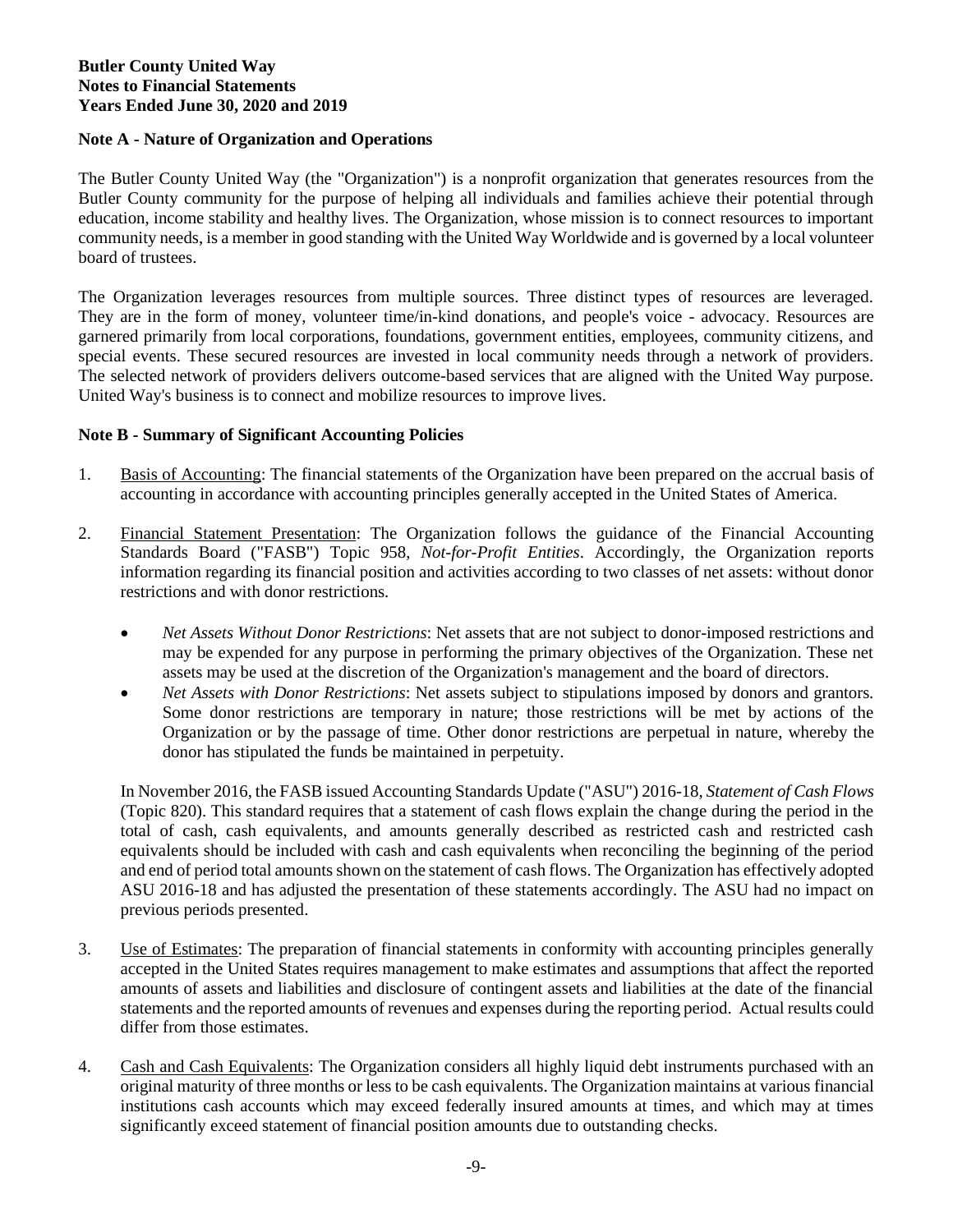## **Note B - Summary of Significant Accounting Policies (Continued)**

- 5. Investments: Investments in marketable securities with readily determinable fair values and all investments in debt securities are reported at their fair values in the statements of financial position. Investments are comprised of equity securities, bond funds and mutual funds. Realized and unrealized gains and losses are included in the statements of activities. Interest and dividends are recognized when earned.
- 6. Board Designated Cash and Investments: Board designated cash and investments have been established for the purpose of maintaining approximately two months of reserves for future allocations to supported agencies and programs and for internal expenses.
- 7. Restricted Cash-fiscal Agent: The Organization acts as a fiscal agent for other nonprofit agencies. The Organization maintains separate ledger and self-balancing accounts for restricted cash and investments and the related due to other nonprofit agencies.
- 8. In-kind Donated Materials, Facilities, and Services: Certain contributed materials, facilities, and services are recorded as support and expense, at fair value when determinable, otherwise at values indicated by the donor. The Organization received \$511,649 and \$153,869 during the years ended June 30, 2020 and 2019, respectively.
- 9. Fair Value of Financial Instruments: Fair value is defined as the price that would be received to sell an asset or paid to transfer a liability in an orderly transaction between market participants at the measurement date and sets out a fair value hierarchy. The three levels of the fair value hierarchy are described below:
	- Level 1: Unadjusted quoted prices in active markets for identical assets or liabilities.
	- Level 2: Inputs other than quoted prices within Level 1 that are observable for the asset or liability, either directly or indirectly through corroboration with observable market data.
	- Level 3: Inputs that are unobservable for the asset or liability and include situations where there is little, if any, market activity for the asset or liability. These inputs into the determination of fair value are based upon the best information in the circumstances and may require significant management judgment or estimation.

In certain cases, the inputs used to measure fair value may fall into different levels of the fair value hierarchy. In such cases, the level within the fair value hierarchy is based on the lowest level of input that is significant to the fair value measurement. The Organization's assessment of the significance of a particular input to the fair value measurement in its entirety requires judgment and considers factors specific to the asset or liability. The fair value of the Organization's investments as of June 30, 2020 and 2019 was determined using Level 1 inputs for common stock, money market funds, US treasury obligations and mutual funds and using Level 2 inputs for beneficial interest in assets held by others.

The carrying value of the cash and cash equivalents, pledges receivable, accounts payable and other current liabilities approximates fair value due to the short-term nature of these instruments.

10. Beneficial Interest in Assets Held by Others: In 1990, an anonymous donor donated \$50,000 to the Hamilton Community Foundation but designated Butler County United Way as the beneficiary. As the donor did not grant the Hamilton Community Foundation the right to redirect the funds to another beneficiary, accounting principles generally accepted in the United States of America require an asset to be recognized. The investment income is available for distribution and the initial \$50,000 contribution requires approval of the Hamilton Community Foundation Board of Trustees for payout. The balance of the assets held in beneficial interest classified as net assets with donor restrictions is \$50,000.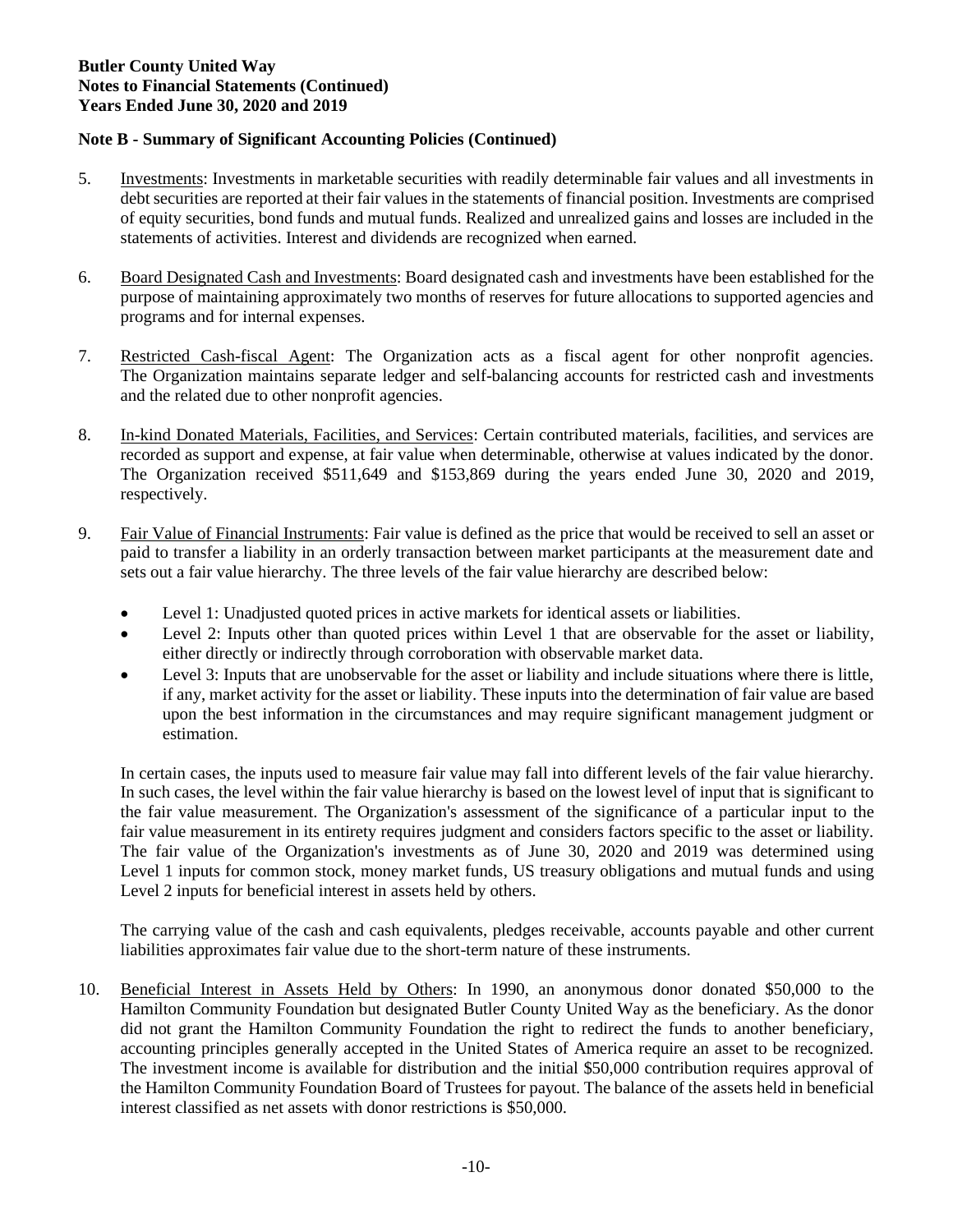## **Note B - Summary of Significant Accounting Policies (Continued)**

10. Beneficial Interest in Assets Held by Others (Continued): In addition, the Organization established funds at various community foundations, designating the Organization as beneficiary.

| June 30, 2018                      | \$<br>101,795  |
|------------------------------------|----------------|
| Change in fair value               | 6,177          |
| June 30, 2019                      | 107,972        |
| Withdrawal<br>Change in fair value | (7,500)<br>162 |
| June 30, 2020                      | 100.634        |

- 11. Property and Equipment: Property and equipment are stated at cost less accumulated depreciation. Property and equipment additions in excess of \$1,000 are capitalized. When assets are retired or otherwise disposed of, the cost and related accumulated depreciation are removed from the accounts, and any resulting gain or loss is recognized in the change in net assets for the period. The cost of maintenance and repairs is charged to expense as incurred; significant renewals and betterments are capitalized. Depreciation is provided using the straight-line method over the estimated useful lives of the assets. The general range of useful lives for depreciation is three to twenty years. The useful lives for leasehold improvements are the lesser of the life of the lease or the useful estimated life of the related asset.
- 12. Allocations and Designations Payable: Allocations to supported member agencies' programs and services are approved in the spring and disbursed for the most part in the following fiscal year. Allocations made by the Organization are recognized as expense in the period the commitment is made. As of June 30, 2020 and 2019 the allocations and designations payable were \$837,901 and \$902,708.
- 13. Designations Payable to Other United Way Organizations: Funds received or receivable that must be distributed to other United Way agencies are classified as an asset and a corresponding liability in the accompanying statements of financial position. Since the Organization acts as the custodial agent of these funds, no amounts are recognized in net campaign revenue in the accompanying statements of activities. As of June 30, 2020 and 2019, the Organization owed \$49,353 and \$47,436 to other United Way agencies.
- 14. Restricted and Undesignated Revenue: Pledges and contributions that are restricted by the donor are reported as revenue without restrictions if the restriction expires in the reporting period in which the pledge is recognized. All other donor-restricted pledges are reported as an increase in net assets with donor restrictions, depending on the nature of the restriction. When a restriction expires (that is, when a stipulated time restriction ends or purpose restriction is accomplished), net assets with donor restrictions are reclassified to net assets without donor restrictions and reported in the statements of activities as net assets released from restrictions. Pledges received in the current fiscal year to support the fall campaign of the following fiscal year are subject to a time restriction and are included in net assets with donor restrictions.

Pledges received with a donor designation to a specific agency are agency transactions and are therefore deducted from the gross campaign results and are also excluded from allocations to agencies expense.

On July 1, 2019, the Organization adopted ASU 2018-08, *Clarifying the Scope and the Accounting Guidance for Contributions Received and Contributions Made*. The standard assists in evaluating whether transactions should be accounted for as contributions (nonreciprocal transactions) or as exchange (reciprocal transactions), and in determining whether a contribution is conditional. Adoption of this standard did not change how the Organization recognizes contribution revenue. The Organization noted no financial impact on the financial statements as a result of the adoption of the aforementioned amended guidance.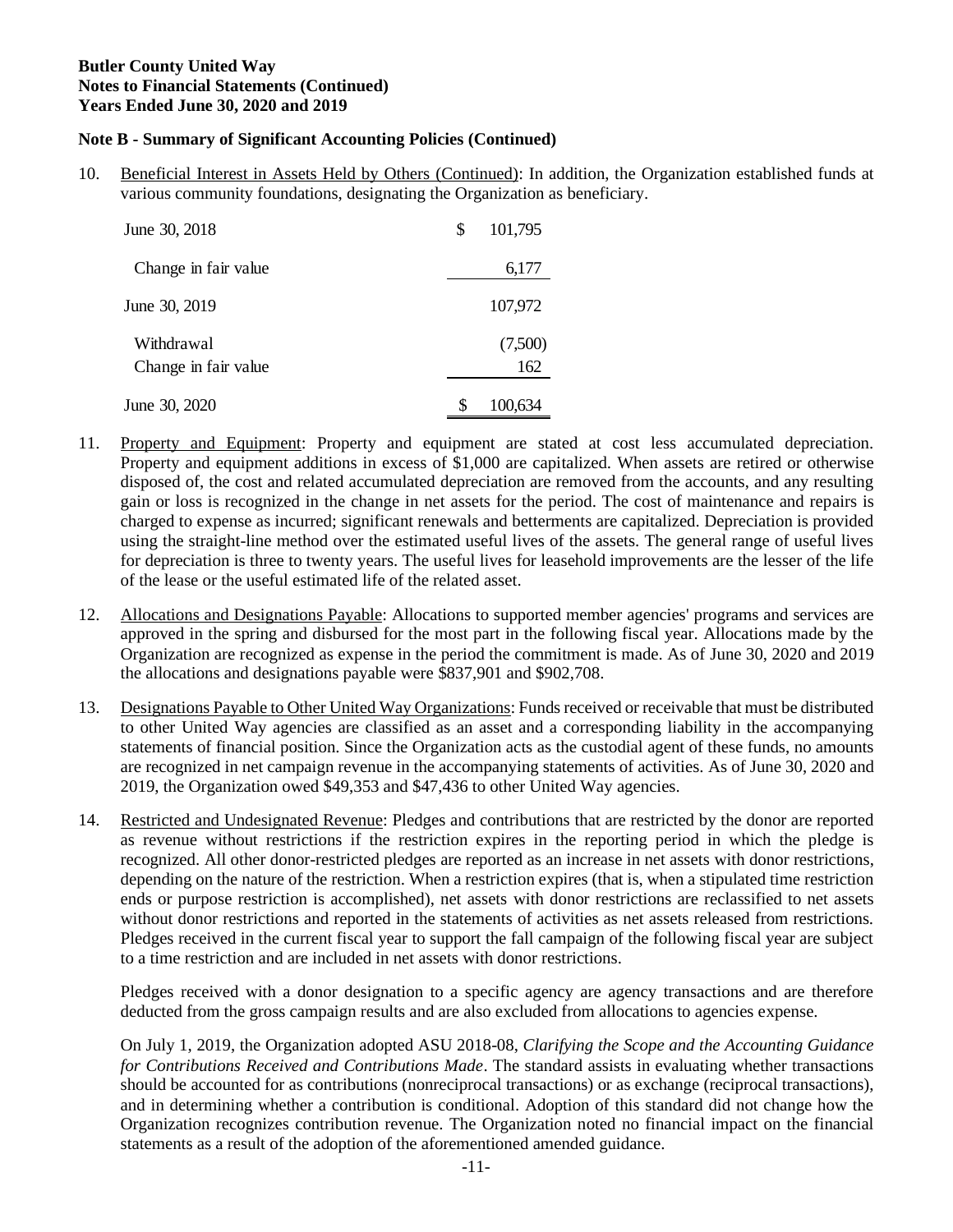## **Note B - Summary of Significant Accounting Policies (Continued)**

- 15. Functional Allocation of Expenses: The costs of supporting various programs and other activities have been summarized on a functional basis in the statement of activities. Accordingly, certain costs have been allocated among the programs and general and administrative categories. Salaries and payroll taxes are allocated based on time and effort. All other expenses are recorded based on their functional purpose.
- 16. Marketing and Campaign Expense: Marketing and campaign costs are expensed as incurred. For the years ended June 30, 2020 and 2019 marketing and campaign expense totaled \$16,474 and \$39,012, respectively.
- 17. Tax Status: The Organization is exempt from federal, state and local income taxes under the provisions of the Internal Revenue Code ("IRC"). The Organization is not considered a private foundation within the meaning of the IRC. The Organization recognizes uncertain income tax positions using the "more-likely-than-not" approach as defined in the ASC. No liability for uncertain tax positions has been recorded in the accompanying financial statements.
- 18. Recent Accounting Pronouncements: In May 2014, FASB issued Accounting Standards Update No. 2014-09 ("ASU 2014-09"), *Revenue from Contracts with Customers* ("Topic 606"). ASU 2014-09 supersedes the revenue recognition guidance in Topic 605, Revenue Recognition. The core principle of this guidance is that an entity should recognize revenue to depict the transfer of promised goods and services to customers in an amount the reflects the consideration to which the entity expects to be entitled in exchange for those goods or services. This standard was effective for calendar year ending June 30, 2020. However, the FASB issued ASU 2020-05, dated June 2020, allowing organizations to defer implementation of ASU 2014-09 for one year and the Organization determined it would elect this deferral and implement this ASU for the year ended June 30, 2021. The Organization evaluated the adoption of ASU 2014-09 on the financial statements and did not record any material impact from the adoption of ASU 2014-09 effective July 1, 2020.

In February 2016, the FASB issued ASU 2016-02, *Leases*. The standard requires all leases with lease terms over 12 months to be capitalized as a right-of-use asset and lease liability on the statement of financial position at the date of lease commencement. Leases will be classified as either finance or operating. This distinction will be relevant for the pattern of expense recognition in the income statement. This standard will be effective for the year ending June 30, 2023.

The Organization is currently in the process of evaluating the impact of adoption of ASU 2016-02 on the financial statements.

- 19. Reclassifications: Certain reclassifications have been made to prior year balances to conform with current year presentation.
- 20. Subsequent Events: The Organization has evaluated subsequent events for potential recognition and disclosure through the date of the independent auditor's report, the date the financial statements were available to be issued.

## **Note C - Programs and Activities**

The Organization focuses on connecting resources to important community needs while brokering solutions to the most urgent human needs facing the community. A variety of methods are deployed to communicate with community members in order to prioritize the issues and determine the proper solutions to these problems. Whether this means grant writing, fundraising, or collaborating with community partners, the Organization uses community input to solve community issues.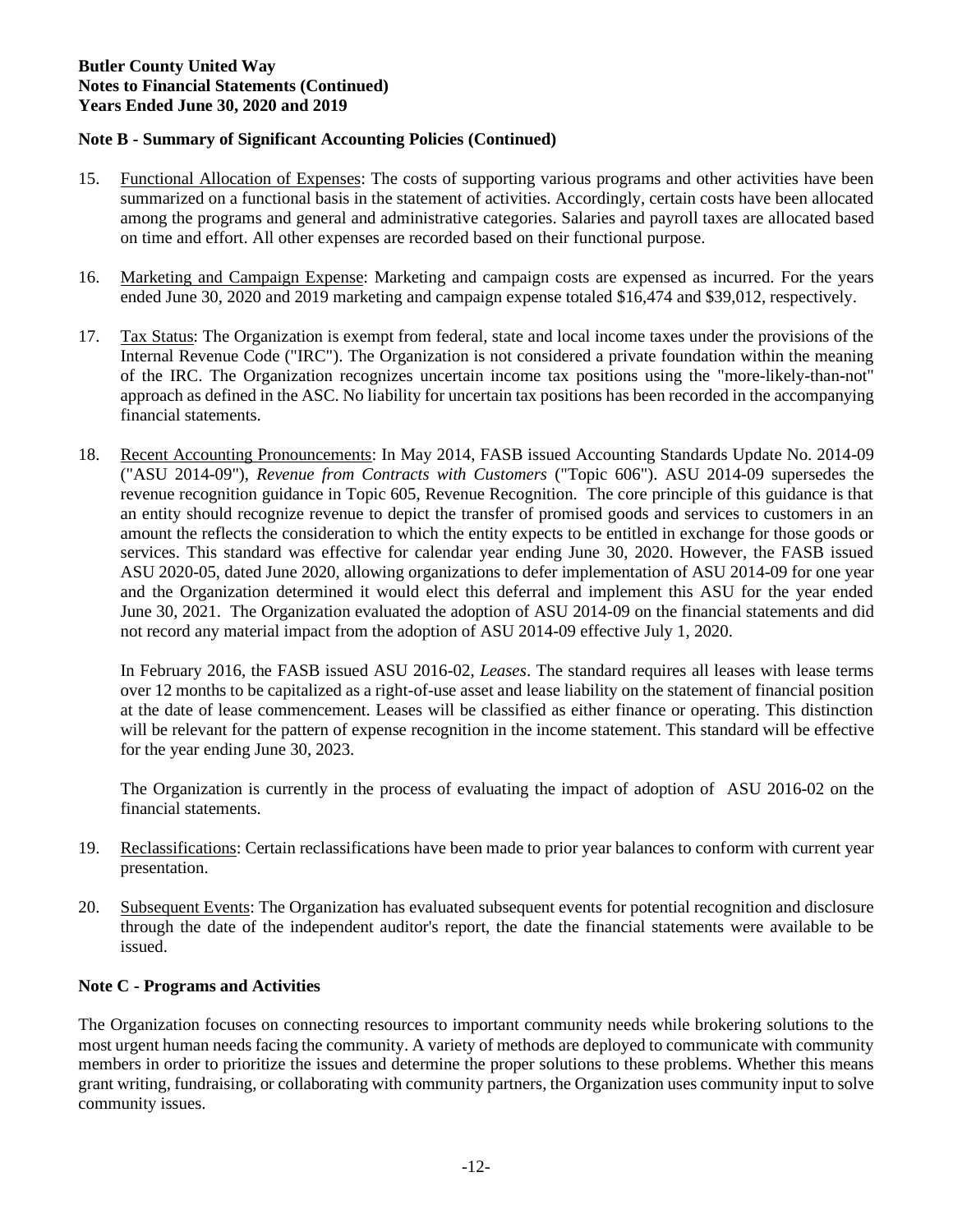## **Note C - Programs and Activities (Continued)**

The Organization's primary programs and activities are as follows:

• *Community Impact*: The Organization connects resources to community needs that are identified by the community as most critical. The resources may include fundraising, grant writing, volunteer recruitment, or developing collaborations that best address the identified issues.

Community Impact involves developing community solutions and investing resources to effectively address health and human service needs. This includes outcome measurement, planning and problem-solving. Strategic initiatives promote collaborative problem solving and community development with community stakeholders and non-profit agencies to create long-term success in the three pillars of focus: Health, Education and Income.

• *Resource Development*: This division focuses on revenue that is secured from direct donor solicitation, corporate investments, sponsorship opportunities, and fundraising events. During the 2019 campaign year, volunteers from the community led the annual campaign which generated more than \$1,600,000 in pledged gifts from individuals and corporations. An additional 4,800 volunteers logged in over 28,550 hours to support the fundraising events and day to day details, so as to keep overhead costs low and directly benefit the award process.

## **Note D - Pledges Receivable, net**

Pledges receivable consist of:

|                                                 |               | 2020      |            |    | 2019       |            |
|-------------------------------------------------|---------------|-----------|------------|----|------------|------------|
| Pledges receivable                              |               |           |            |    |            |            |
| 2019 campaign pledges                           | \$            | 760,241   |            | \$ |            |            |
| 2018 campaign pledges                           |               | 173,916   |            |    | 823,222    |            |
| 2017 campaign pledges                           |               |           |            |    | 118,926    |            |
|                                                 | \$            | 934,157   |            | \$ | 942,148    |            |
|                                                 |               |           | $%$ of     |    |            | $%$ of     |
|                                                 |               |           | respective |    |            | respective |
|                                                 |               |           | campaign   |    |            | campaign   |
|                                                 |               |           | year       |    |            | year       |
| Less allowance for uncollectable<br>receivables |               |           |            |    |            |            |
| 2019 campaign pledges                           | \$            | (69,084)  | 9.09%      | \$ |            |            |
| 2018 campaign pledges                           |               | (173,916) | 100.00%    |    | (81,249)   | 9.87%      |
| 2017 campaign pledges                           |               |           |            |    | (118,926)  | 100.00%    |
|                                                 | \$            | (243,000) |            | S  | (200, 175) |            |
| Pledges receivable, net                         | <sup>\$</sup> | 691,157   |            |    | 741,973    |            |

Pledges are reported as a receivable for one year or until paid. The allowance for uncollectible pledges is calculated to be approximately 8% - 10% of the total amount raised for the current year fundraising campaign, which is based on the Organization's actual past collection experience. Any unpaid pledge greater than twelve months is considered uncollectible and is written off to the allowance for uncollectible receivables.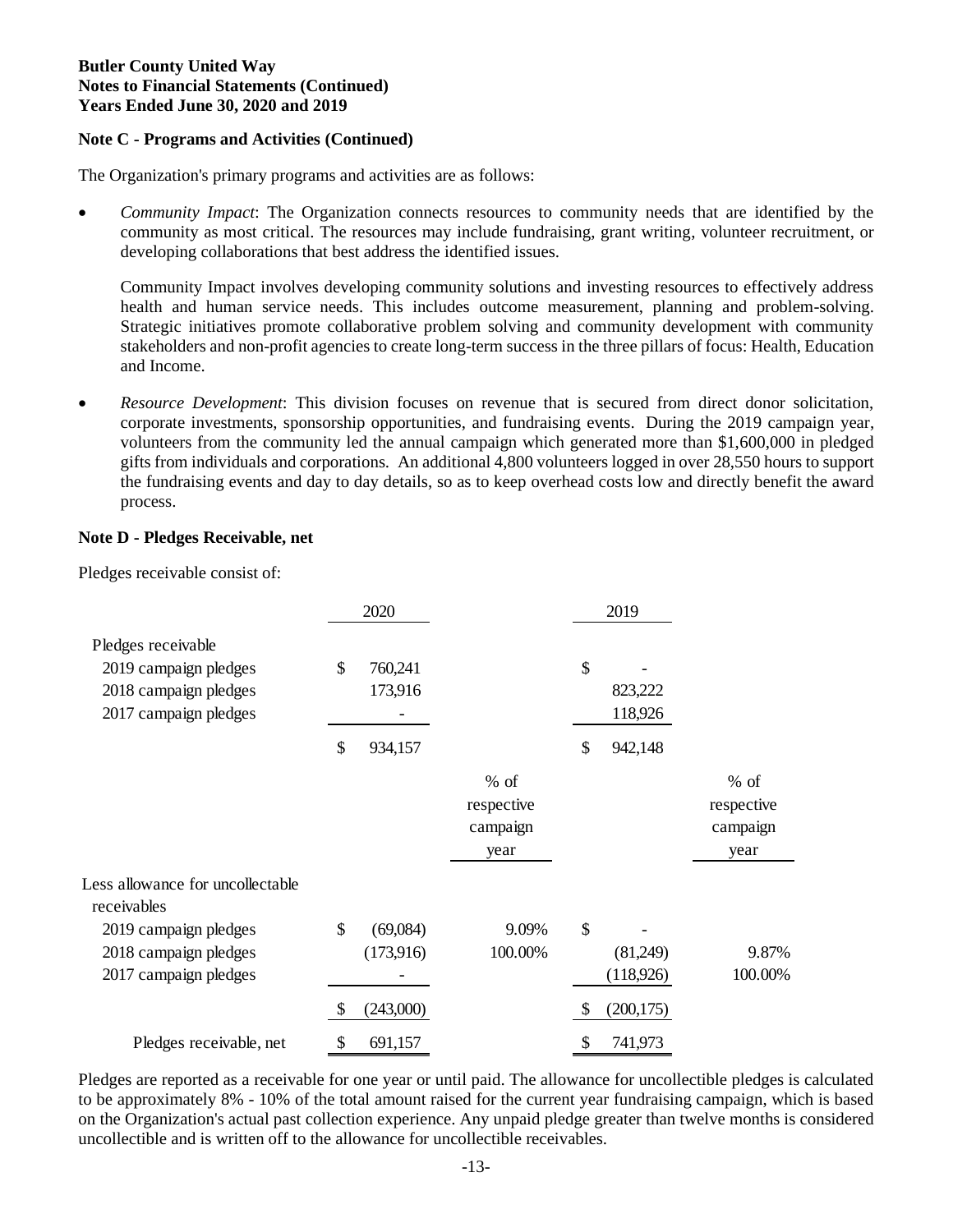#### **Note E - Investments**

The investment balance (also known as the Legacy Fund) is comprised of long-term investments. The Legacy Fund requires approval by the Chief Executive Officer for disbursements, which are primarily used to purchase equipment and/or make building improvements. The Finance Committee makes recommendations to the Chief Executive Officer for approval.

Investments consist of:

|                                | 2020 |         |            |         | 2019 |         |    |            |
|--------------------------------|------|---------|------------|---------|------|---------|----|------------|
|                                |      | Cost    | Fair value |         | Cost |         |    | Fair value |
|                                |      |         |            |         |      |         |    |            |
| Investments                    |      |         |            |         |      |         |    |            |
| Common stock                   | \$   | 151,498 | \$         | 202,761 | \$   | 145,369 | \$ | 194,221    |
| Money market funds             |      | 80,393  |            | 80,393  |      | 40,968  |    | 40,968     |
| <b>US</b> Treasury obligations |      | 213,086 |            | 213,610 |      | 209,073 |    | 209,810    |
| <b>Mutual funds</b>            |      |         |            |         |      |         |    |            |
| Fixed income                   |      | 74,926  |            | 74,699  |      | 64,926  |    | 64,690     |
| Alternative investments        |      | 24,040  |            | 21,415  |      | 24,040  |    | 23,807     |
|                                |      |         |            |         |      |         |    |            |
|                                | \$   | 543,943 | \$         | 592,878 | \$   | 484,376 | \$ | 533,496    |

Amounts are identified on the Statement of Financial Position as follow:

|                                                            |    | 2020               |   | 2019               |
|------------------------------------------------------------|----|--------------------|---|--------------------|
| Investments, at fair value<br>Board designated investments | S  | 379,268<br>213,610 | S | 323,686<br>209,810 |
|                                                            | \$ | 592,878            |   | 533,496            |

Investment income consists of the following:

|                                            |    | 2020    | 2019 |          |  |
|--------------------------------------------|----|---------|------|----------|--|
| Realized gains                             | \$ | 236     | \$   | 38,657   |  |
| <b>Unrealized losses</b>                   |    | (185)   |      | (13,245) |  |
| Investment advisory expenses               |    | (3,719) |      | (3,368)  |  |
| Net realized and unrealized (losses) gains |    | (3,668) |      | 22,044   |  |
| Interest and dividends                     |    | 11,752  |      | 18,744   |  |
|                                            | \$ | 8,084   | \$   | 40,788   |  |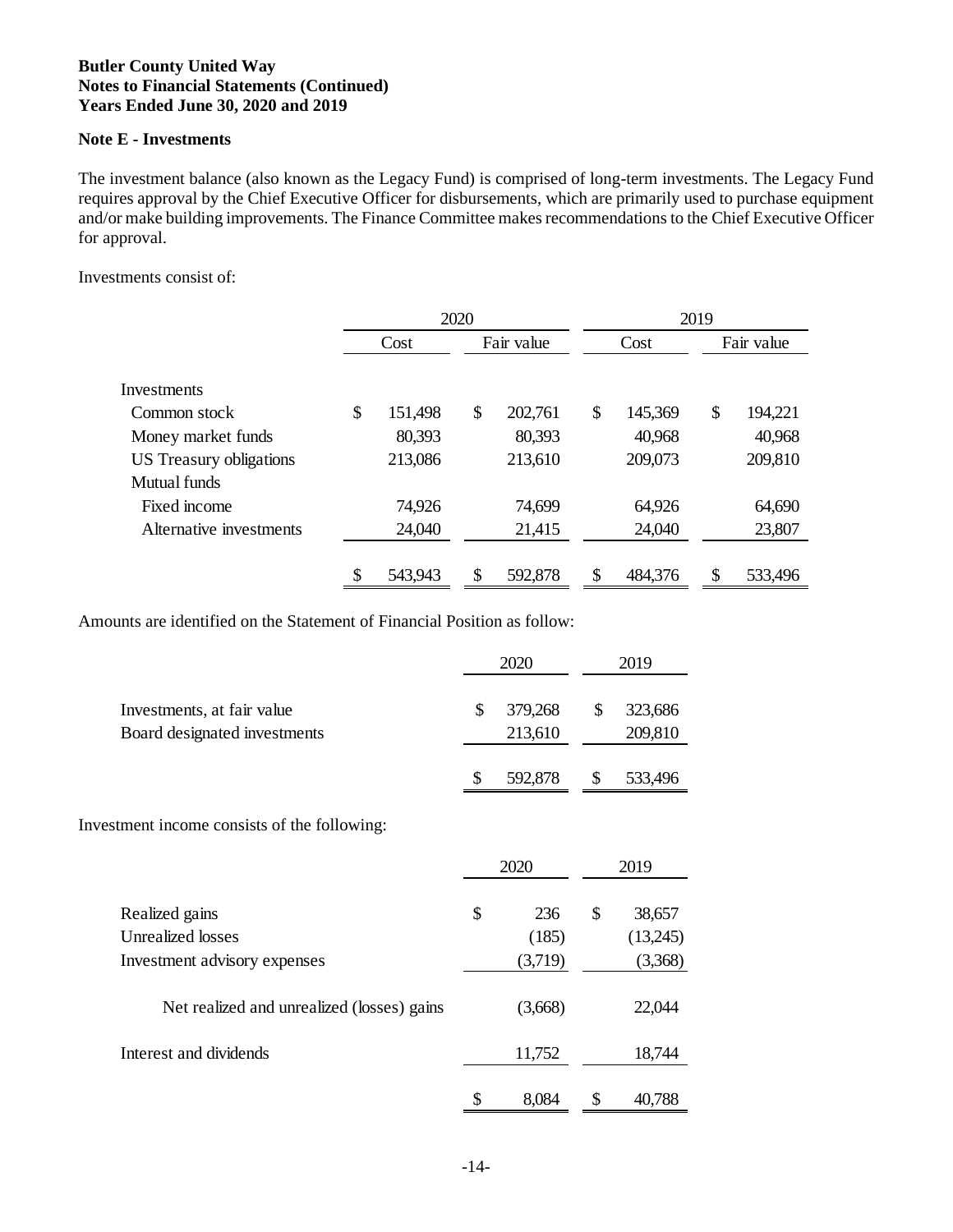### **Note F - Property and Equipment**

Property and equipment consist of the following:

|                                     | 2020 |                    |  |     | 2019               |  |  |
|-------------------------------------|------|--------------------|--|-----|--------------------|--|--|
| Equipment<br>Leasehold improvements | \$   | 127,204<br>389,356 |  | S   | 127,204<br>389,356 |  |  |
|                                     |      | 516,560            |  |     | 516,560            |  |  |
| Less accumulated depreciation       |      | 502,883            |  |     | 499,356            |  |  |
|                                     | \$   | 13,677             |  | \$. | 17,204             |  |  |

Depreciation expense for the year ended June 30, 2020 and 2019 totaled \$3,527 and \$3,211.

## **Note G - Debt Obligations**

In May 2020, the Organization received proceeds of \$70,795 under the CARES Act of 2020 via the Payroll Protection Program. Under the terms of the program, the Organization can apply to have the loan forgiven based on actual payroll and other qualified costs for the covered period following the receipt of the proceeds. If the loan is not forgiven, the Organization will need to repay the loan in 24 months with interest at 1%. The current portion of the obligation due in 2021 is \$27,540. The remaining balance of \$42,255 has been classified as a long-term obligation on the statement of financial position.

#### **Note H - Net Assets with Donor Restrictions**

Net assets with donor restrictions represent restricted contributions received for future allocation periods. The balances were:

|                                                                            | 2020 |        | 2019   |
|----------------------------------------------------------------------------|------|--------|--------|
| Hamilton Community Foundation fund<br>Time restriction - campaign revenues |      | 50,000 | 50,000 |
| for future periods                                                         |      | 10,750 | 13,225 |
|                                                                            |      | 60,750 | 63,225 |

During the years ended June 30, 2020 and 2019, net assets of \$13,225 and \$0, respectively, were released from donor time restrictions.

## **Note I - Special Events**

Special events provided revenues and expenses as follows:

|                                   |   | 2020         |  |                     |
|-----------------------------------|---|--------------|--|---------------------|
| Gross revenues<br>Direct expenses | S | 139<br>(235) |  | 13,485<br>(13, 899) |
| Special events, net               |   | (96)         |  | (414)               |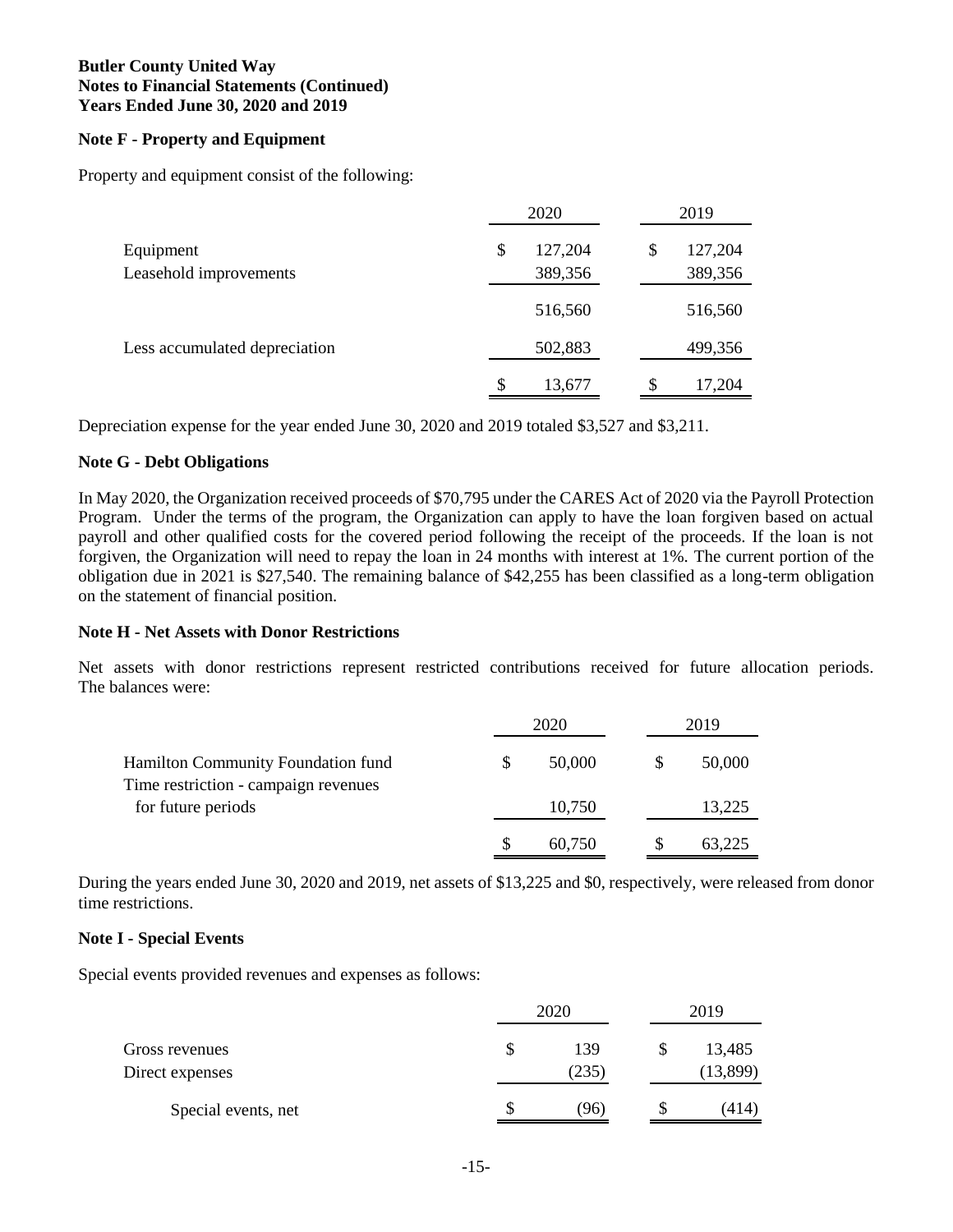### **Note J - Operating Lease**

The Organization leases office space from the Hamilton Community Foundation at one dollar per year. The lease is a year to year agreement that expires on March 31, 2021, but with an automatic renewal feature with the same pre-established conditions unless 30 days' notice is given.

## **Note K - In-kind Donations**

The Organization recognized the following donations as in-kind revenue and expense related to program and supporting services:

|                                        |  | 2020              |    | 2019              |  |  |  |
|----------------------------------------|--|-------------------|----|-------------------|--|--|--|
| Rent<br>Contributed goods and services |  | 40,000<br>471,649 | \$ | 40,000<br>113,869 |  |  |  |
|                                        |  | 511,649           |    | 153,869           |  |  |  |

The estimated fair value of the operating lease is expensed annually as in-kind donations on the statements of functional expenses and included in in-kind donations on the statements of activities.

Many individuals volunteer their time and talent to perform a variety of tasks without which the United Way could not successfully conduct its programs. However, only services that meet the criteria for recognition under generally accepted accounting principles are recorded in the financial statements.

#### **Note L - Concentrations**

The Organization operates principally in the Butler County, Ohio, geographic area. The Organization's investments are not insured and are subject to market value fluctuation. The Organization's financial instruments that are potentially exposed to concentrations of credit risk are primarily cash and pledges receivable.

The Organization's pledges receivable are primarily pledges made by businesses and their employees, and, accordingly, the collection is subject to the economic stability of the supporting businesses and on the overall economic environment of the area.

The Organization received approximately 27% of its support from two companies for the year ended June 30, 2020, and 14% of its support from one company for the year ended June 30, 2019, on behalf of their employees who participate in the payroll deduction campaign and corporate contributions.

## **Note M - Retirement Plan**

The Organization maintains a 403(b)-retirement plan that covers substantially all full-time employees. The Organization contributes 5% of each employee's qualifying compensation into the plan. For the years ended June 30, 2020 and 2019 the Organization contributed \$14,384 and \$16,697, respectively.

#### **Note N - Risks and Uncertainties**

The Organization self-insures for state unemployment purposes. In management's judgment, no material exposure exists related to the self-insurance and, accordingly, no provision has been made in the accompanying financial statements.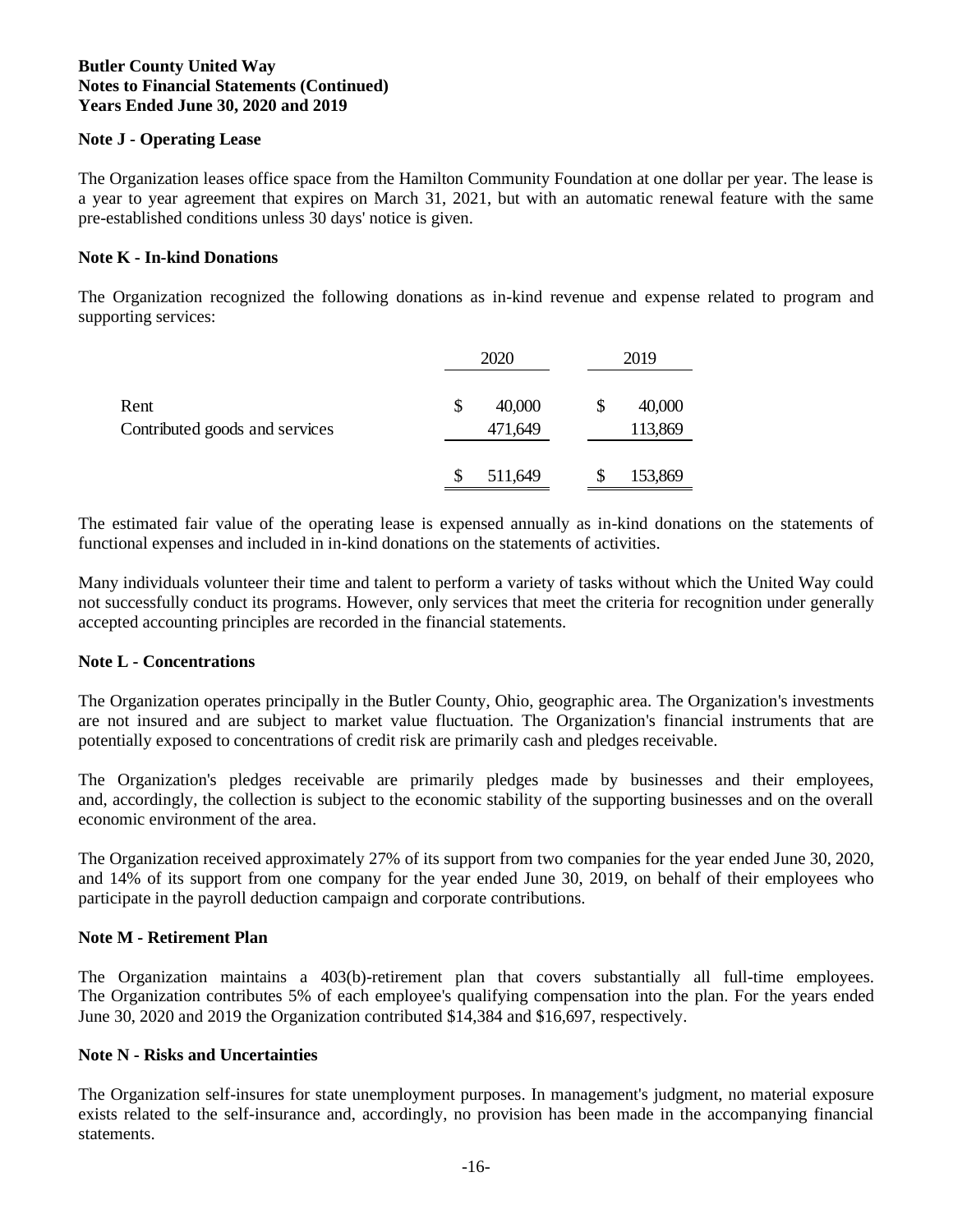#### **Note N - Risks and Uncertainties (Continued)**

The Organization invests in various investment securities. Investment securities are exposed to various risks such as interest rate, market, and credit risks. Due to the level of risk associated with certain investment securities, it is at least reasonably possible that changes in the values of investment securities will occur in the near term and that such changes could materially affect net asset balances and the amounts reported in the statements of financial position.

## **Note O - Fair Value Measurements**

The following table sets forth by level, within the fair value hierarchy, the Organization's assets at fair value as of June 30, 2020:

|                                | Level 1       | Level 2       |    | Level 3 |    | Total   |
|--------------------------------|---------------|---------------|----|---------|----|---------|
| Investments                    |               |               |    |         |    |         |
| Common stock                   | \$<br>202,761 | \$            | \$ |         | \$ | 202,761 |
| Money market funds             | 80,393        |               |    |         |    | 80,393  |
| <b>US</b> Treasury obligations | 213,610       |               |    |         |    | 213,610 |
| Mutual funds                   |               |               |    |         |    |         |
| Fixed income                   | 74,699        |               |    |         |    | 74,699  |
| Alternative investments        | 21,415        |               |    |         |    | 21,415  |
|                                |               |               |    |         |    |         |
|                                | 592,878       | \$            | S  |         | S  | 592,878 |
|                                |               |               |    |         |    |         |
| Beneficial interest in assets  |               |               |    |         |    |         |
| held by community foundations  | \$            | \$<br>100,634 | \$ |         | \$ | 100,634 |

The following table sets forth by level, within the fair value hierarchy, the Organization's assets at fair value as of June 30, 2019:

|                                | Level 1       | Level <sub>2</sub> | Level 3 |     | Total   |
|--------------------------------|---------------|--------------------|---------|-----|---------|
|                                |               |                    |         |     |         |
| Investments                    |               |                    |         |     |         |
| Common stock                   | \$<br>194,221 | \$                 | \$      | \$  | 194,221 |
| Money market funds             | 40,968        |                    |         |     | 40,968  |
| <b>US</b> Treasury obligations | 209,810       |                    |         |     | 209,810 |
| Mutual funds                   |               |                    |         |     |         |
| Fixed income                   | 64,690        |                    |         |     | 64,690  |
| Alternative investments        | 23,807        |                    |         |     | 23,807  |
|                                |               |                    |         |     |         |
|                                | 533,496       | \$                 | \$      | \$. | 533,496 |
|                                |               |                    |         |     |         |
| Beneficial interest in assets  |               |                    |         |     |         |
| held by community foundations  | \$            | \$<br>107,972      | \$      | \$  | 107,972 |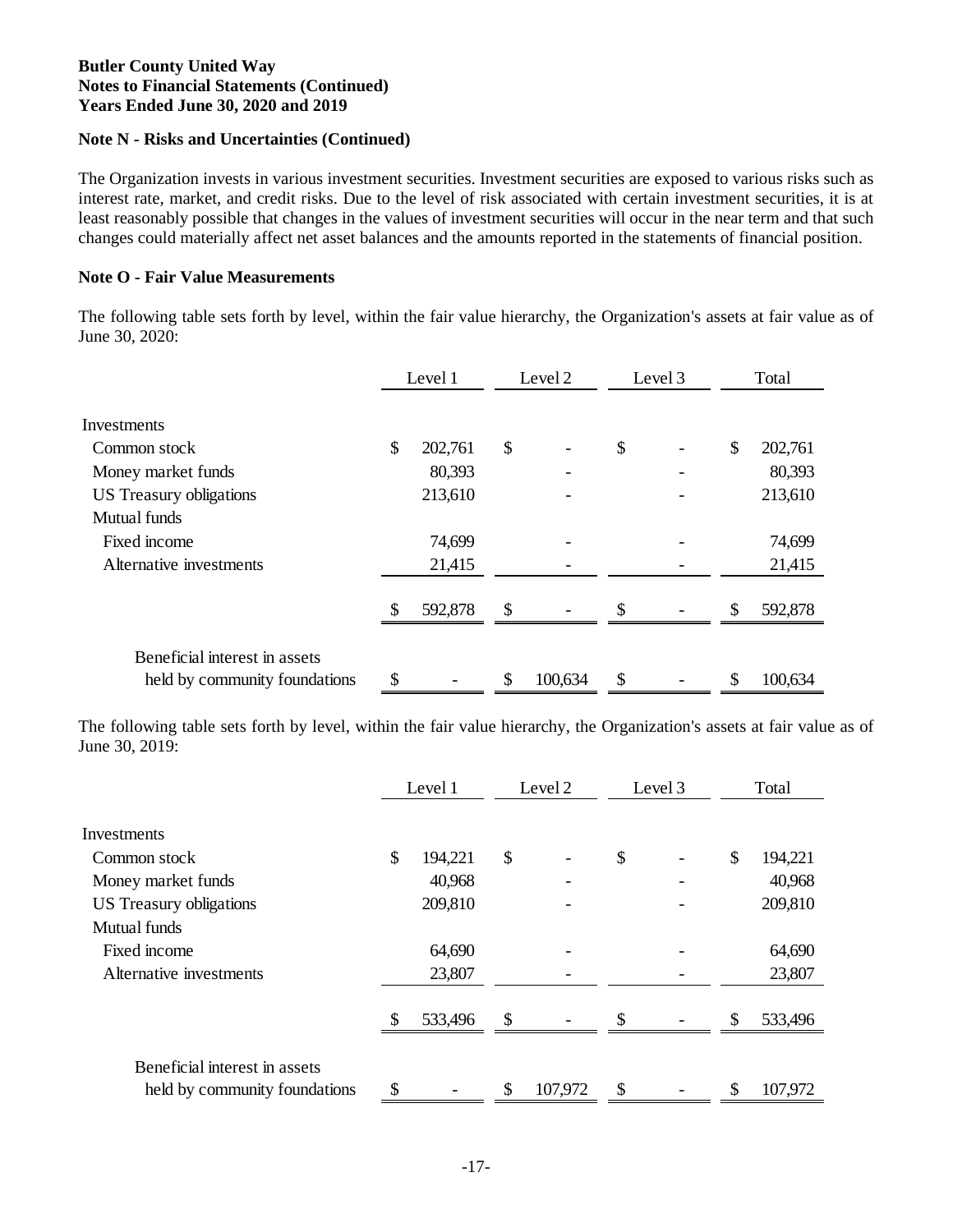#### **Note O - Fair Value Measurements (Continued)**

Following is a description of the valuation methodologies used for assets measured at fair value:

*Common Stock*: Valued at the closing price reposted on the active market on which the individual securities are traded.

*US Treasuries Obligations*: Valued based on amortized cost which equates to fair value.

*Money Market Funds*: Valued based on amortized cost which equates to fair value.

*Mutual Funds*: Valued at the published net asset value of shares held at year-end.

*Assets Held by Community Foundations*: Values provided by community foundations based upon market value of underlying assets.

## **Note P - Liquidity and Availability**

As part of the Organization's liquidity management, it has a policy to structure its financial assets to be available as its general expenditures, liabilities, and other obligations come due.

The Organization is substantially supported by contributions. Because a donor's restriction requires resources to be used in a particular manner or in a future period, the Organization must maintain sufficient resources to meet those responsibilities to its donors. Thus, financial assets may not be available for general expenditure within one year.

The following reflects the Organization's financial assets as of the statement of financial position date, reduced by amounts not available for general use because of contractual or donor-imposed restrictions within one year of the statement of financial position date.

|                                                        | 2020          | 2019          |
|--------------------------------------------------------|---------------|---------------|
| Cash and cash equivalents                              | \$<br>252,624 | \$<br>241,242 |
| Pledges receivable, net                                | 691,157       | 741,973       |
| Investments, at fair value                             | 379,268       | 323,686       |
| Beneficial interest in assets held by others           | 100,634       | 107,972       |
| Board designated investments                           | 213,610       | 209,810       |
| Total financial assets                                 | 1,637,293     | 1,624,683     |
| Less those unavailable for general expenditures within |               |               |
| one year, due to                                       |               |               |
| Allocations                                            | (837,901)     | (902,708)     |
| Designations to other United Ways                      | (49,353)      | (47, 436)     |
| Restricted by donor with time or purpose restrictions  | (60,750)      | (63,225)      |
| Board designations                                     |               |               |
| Required operating reserve                             | (213,610)     | (209, 810)    |
|                                                        | S<br>475,679  | \$<br>401,504 |